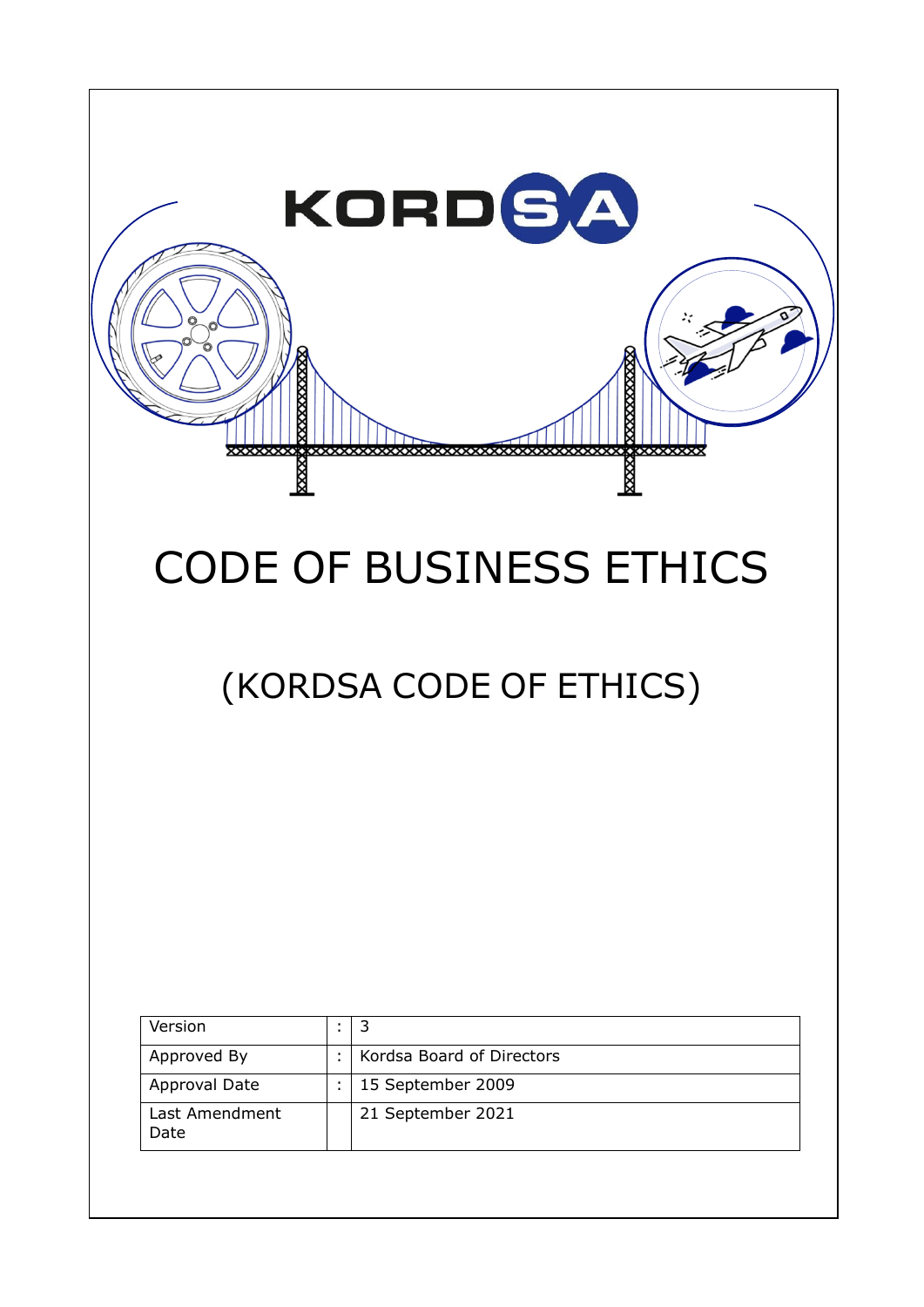#### **INTRODUCTION TO KORDSA CODE OF ETHICS**

Kordsa is always committed to oversee business in an ethically suitable manner. Defined by integrity and honesty, we take pride in adding value to professional conduct with our strong ethical culture. While *reinforcing* life, we dare to *reinforce* a humane and rightful way of corporate structure, leading us to raise the standards in our industry.

Kordsa Code of Ethics ("Code") does not only serve as a guide to our associates and executives so that their business conduct is in consistency with the highest ethical standards, but also it is our fund for trust for our stakeholders, customers, suppliers or business partners.

This Code summarizes Kordsa's fundamental principles, policies, standards and guidelines. It applies to all Kordsa employees and managers among with its Group Companies. Following this Code in doing business is the common goal and responsibility of Kordsa community. We encourage you to contact your ethics representative in case of a question about the Code. Feel free to speak up to report if you suspect unethical behavior and/or misconduct since it also means the violation of our core values.

Kordsa Code of Ethics can be accessed online on Kordsa webpage.

The original edition of this guide was developed by H.O. Sabancı Holding A.S. and has been updated for Kordsa Group Companies.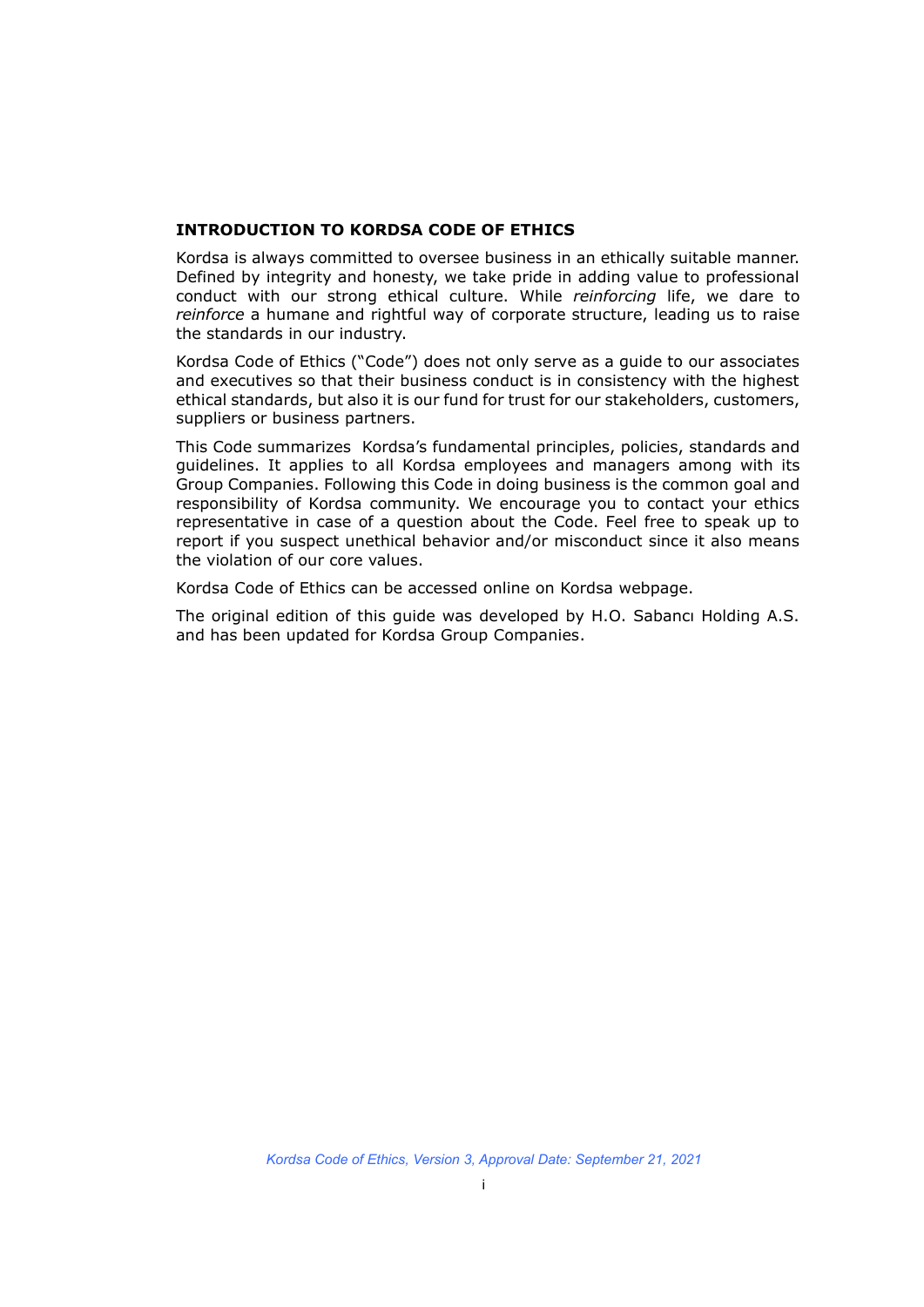## Table of **Contents**

| I.  |                                                                       | KORDSA CODE OF ETHICS                                          |  |  |
|-----|-----------------------------------------------------------------------|----------------------------------------------------------------|--|--|
|     |                                                                       |                                                                |  |  |
| 1.  |                                                                       |                                                                |  |  |
|     |                                                                       |                                                                |  |  |
|     | 2.<br>3.                                                              |                                                                |  |  |
| 4.  |                                                                       |                                                                |  |  |
| 4.1 |                                                                       |                                                                |  |  |
|     |                                                                       |                                                                |  |  |
|     | 4.2                                                                   |                                                                |  |  |
|     | 4.3                                                                   |                                                                |  |  |
|     | 4.4                                                                   |                                                                |  |  |
|     | 4.5                                                                   | Responsibility Towards Suppliers/Business Partners 5           |  |  |
|     | 4.6                                                                   |                                                                |  |  |
|     | 4.7                                                                   | Responsibility Towards the Environment, Community, Society and |  |  |
|     | 4.8                                                                   | Responsibility Regarding "KORDSA" and "SABANCI" Names 6        |  |  |
| II. |                                                                       | SUPPORTING POLICIES FOR KORDSA CODE OF ETHICS  7               |  |  |
| 1.  |                                                                       |                                                                |  |  |
| 2.  |                                                                       |                                                                |  |  |
|     | 2.1                                                                   | Fair and Harassment-Free Work Environment  8                   |  |  |
|     | 2.2                                                                   |                                                                |  |  |
|     | 2.3                                                                   |                                                                |  |  |
|     | 3.                                                                    |                                                                |  |  |
|     | 3.1                                                                   | Internal Controls and Reporting Integrity  11                  |  |  |
|     | 3.2                                                                   |                                                                |  |  |
|     | 3.3                                                                   |                                                                |  |  |
|     | Relationship with Business Partners and Governmental Bodies  14<br>4. |                                                                |  |  |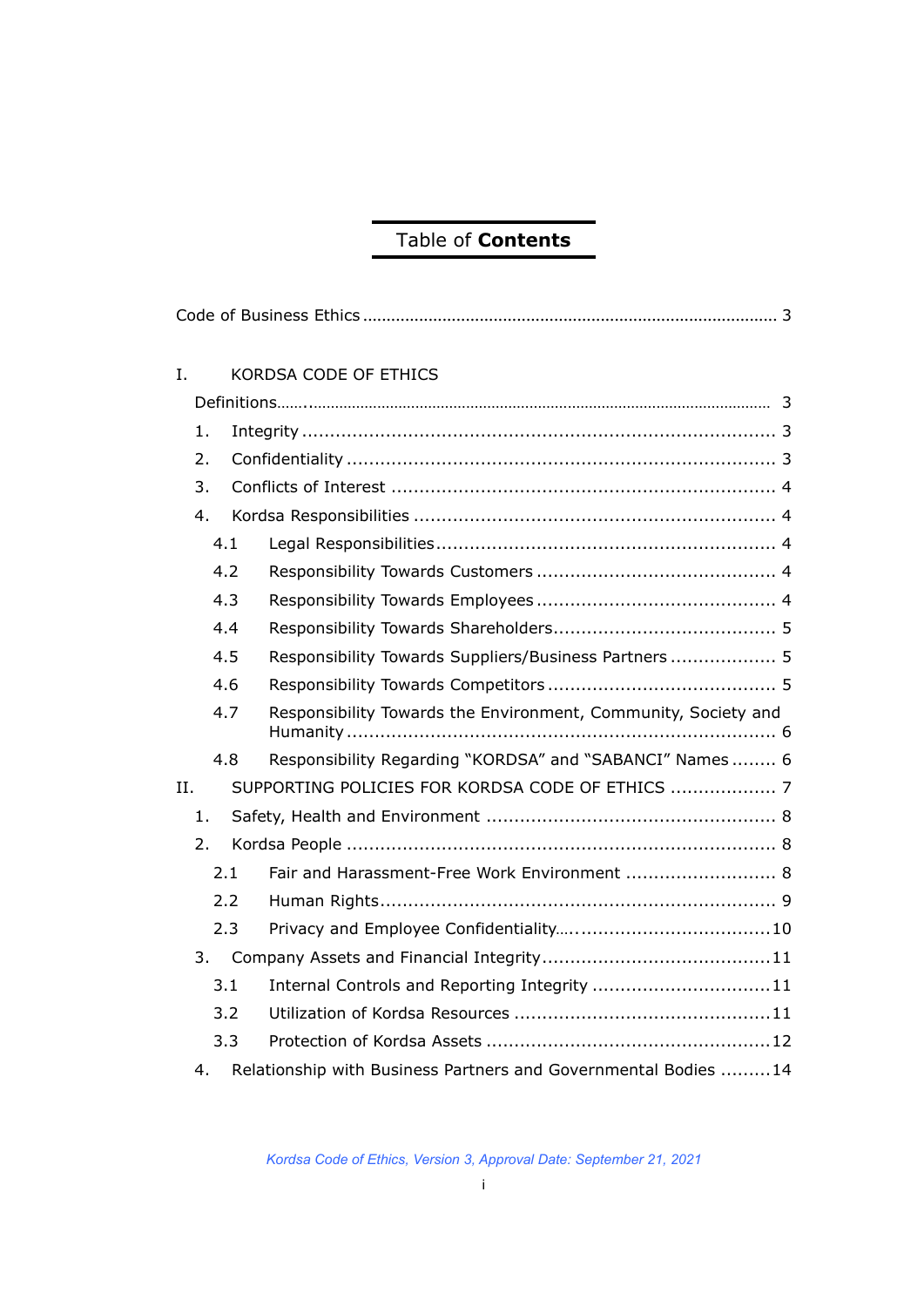|      | 4.1 |                                                                |  |
|------|-----|----------------------------------------------------------------|--|
|      | 4.2 |                                                                |  |
|      | 4.3 |                                                                |  |
|      | 4.4 |                                                                |  |
|      | 4.5 | Trade Restrictions, Export and Import Controls, Boycott Laws22 |  |
| 5.   |     |                                                                |  |
| 6.   |     |                                                                |  |
| III. |     | STATEMENT ON THE APPLICABLE LAWS AND REGULATIONS 25            |  |
| IV.  |     |                                                                |  |
| V.   |     |                                                                |  |
| VI.  |     |                                                                |  |
| VII. |     | NON-COMPLIANCE WITH KORDSA CODE OF ETHICS31                    |  |
| 1.   |     |                                                                |  |
| 2.   |     |                                                                |  |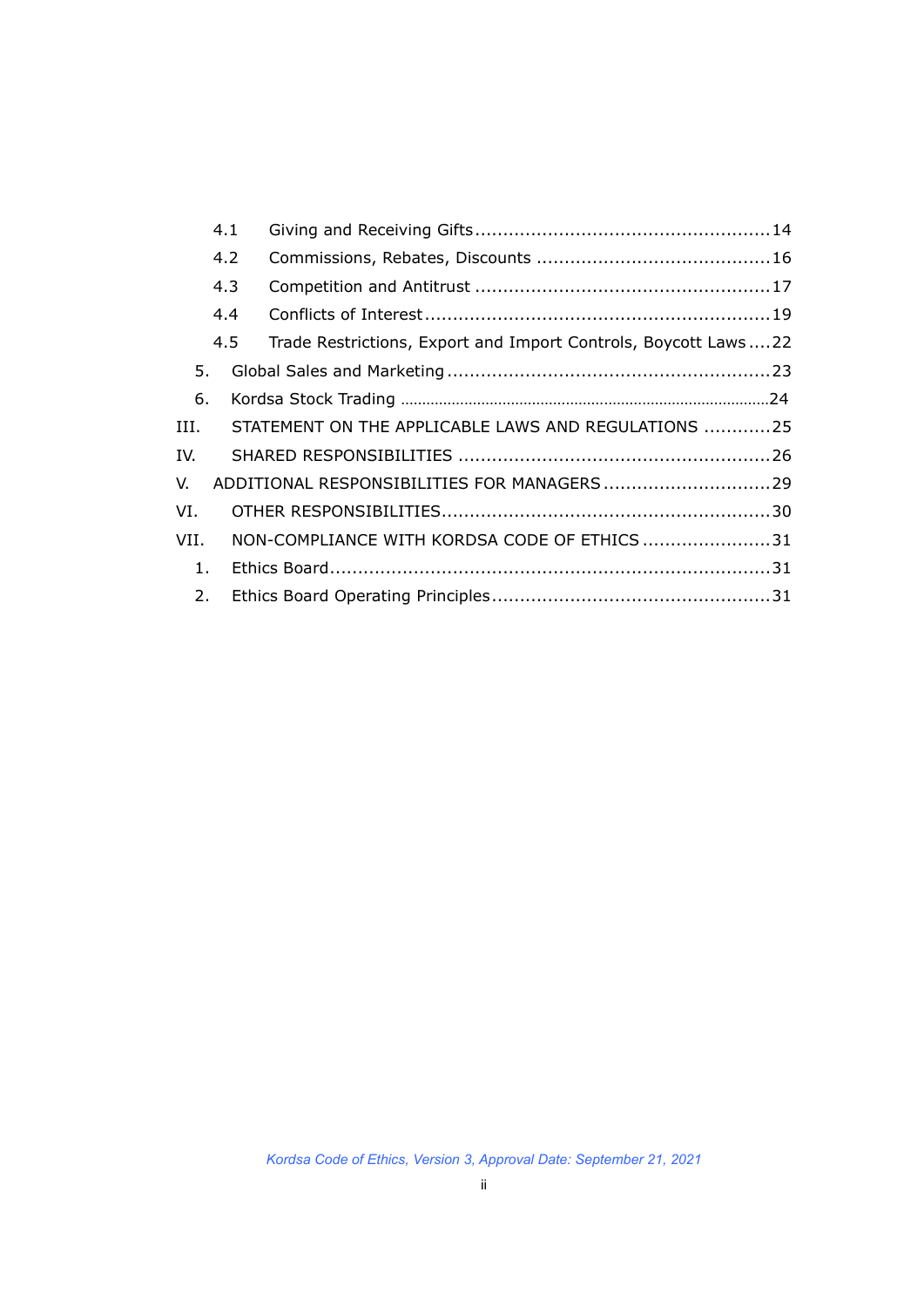

# Code of Business Ethics

## I. KORDSA CODE OF ETHICS

## **Definitions**

"Kordsa" or "Company" shall mean Kordsa Teknik Tekstil A.S. and/or Kordsa Group Companies,

"Kordsa Group Companies" shall mean all Kordsa affiliated companies which Kordsa directly or indirectly owns majority of shares or has a voting right,

"Local Ethics Compliance Officer" shall mean the Ethics Compliance Officer of the related affiliated company,

"Global Ethics Compliance Officer" shall mean the Global ethics officer appointed by the Company,

"Sabancı Holding" shall mean H.O. Sabancı Holding A.S.,

"Sabancı Group Companies" shall mean the companies which Sabancı Holding directly or indirectly owns the majority of its shares and/or the voting rights.

## **1. Integrity**

Integrity and honesty are Kordsa's core values in all its business processes and interactions. Each Kordsa employee or counsel must act with integrity and honesty in all relations with each other, our stakeholders, suppliers, customers and community.

## **2. Confidentiality**

Kordsa employees are required to protect confidential and private business information communicated to Kordsa. Private and confidential information includes information that might lead to a competitive disadvantage of Kordsa, trade secrets, financial and other information that has not been publicly disclosed, know-how, intellectual property, employee personal information, and third-party confidential information within the framework of "confidentiality agreements".

Kordsa employees shall give utmost importance to protect the privacy of Kordsa customers, employees and other associated individuals and companies and the confidentiality of their information. Kordsa employees must safeguard confidential information on Kordsa's business and financial activities, use this information only for Kordsa's business purposes, and share this information only with relevant authorized parties, if necessary.

Kordsa strictly prohibits insider trading, or gaining any personal financial or commercial interest, including trading stocks through disclosure of Kordsa confidential information. This prohibition also applies to material inside information related to any other company about which Kordsa employees may gain knowledge through the course of performing their business duties. Even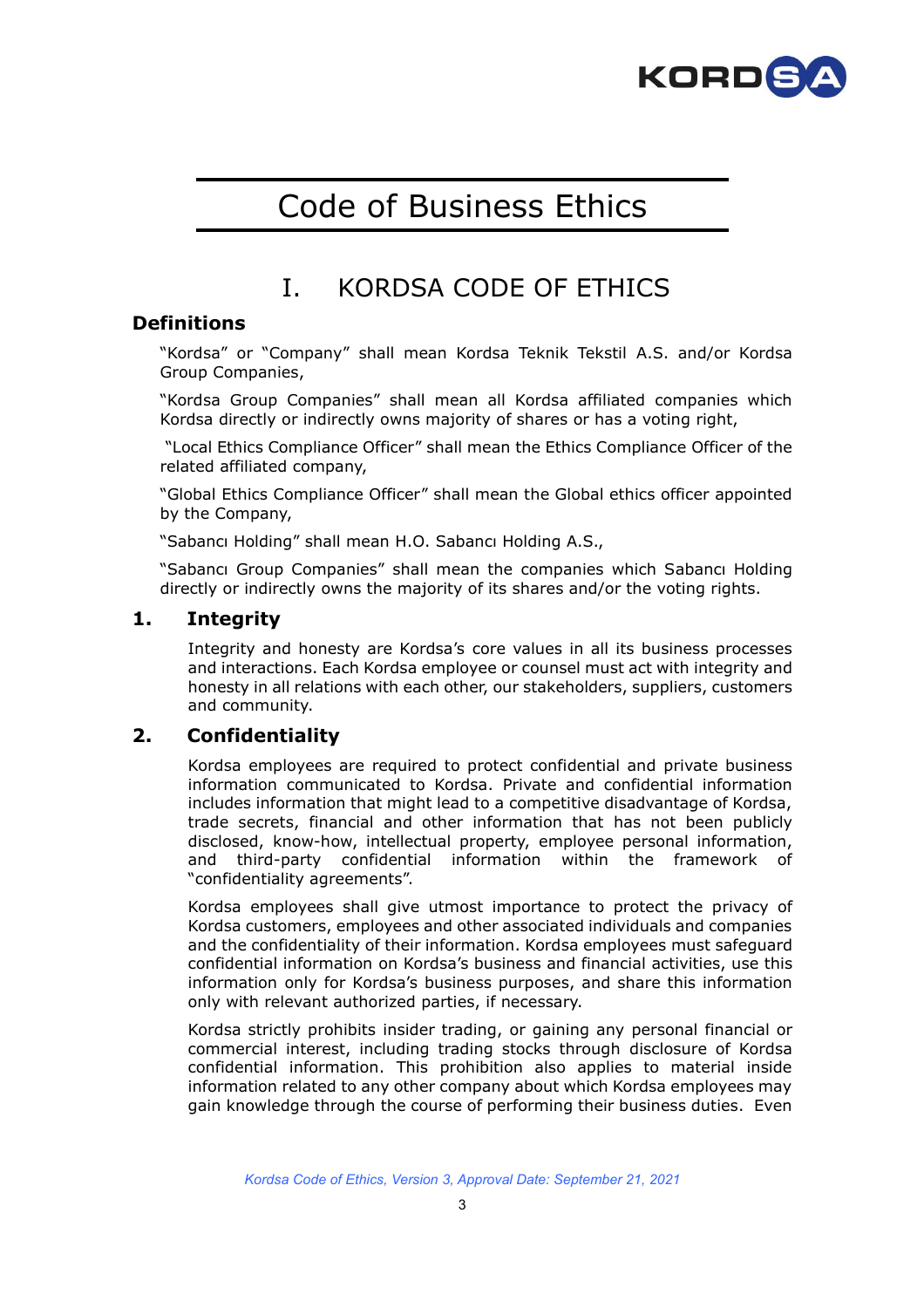

after leaving Kordsa, Kordsa employees shall not retain copies of confidential documents, projects, regulations, etc. that were confined to them due to their positions.

## **3. Conflicts of Interest**

Kordsa employees shall act for the best interests of Kordsa and take responsibility to avoid situations and relationships that involve an actual or potential conflict of interest. Kordsa employees shall not use their position to obtain any benefits personally or through their families and relatives, from people and companies with whom Kordsa has business relations. Kordsa employees shall refrain from using the name and/or power of Kordsa and Kordsa/Sabancı Holding identity to gain personal benefit.

In cases of potential conflicts of interest, and when a Kordsa employee believes that interests of the relevant parties may be safely protected by legal and ethical methods, they adopt the convenient methods as part of their integrity. When in doubt, Kordsa employees should consult their manager, the Global Legal and Compliance Department, Human Resources Department, the Local Ethics Compliance Officer, the Global Ethics Compliance Officer or the Ethics Board.

## **4. Kordsa Responsibilities**

In addition to legal responsibilities, Kordsa gives utmost importance to fulfil the following responsibilities in relation to the customers, employees, stakeholders, suppliers and business partners, competitors, the community, individuals, and to Kordsa and Sabancı names.

#### **4.1 Legal Responsibilities**

Kordsa employees perform all domestic and international activities and procedures within the framework of the laws where they operate and international laws in effect; and submit all required information to regulatory authorities and institutions in a correct, complete, clear and timely manner.

In executing all activities and procedures, Kordsa employees shall not expect any benefit from and shall keep an equal distance to all public institutions and organizations, regulatory bodies, non-governmental organizations, and political parties; and fulfil all liabilities with responsibility.

## **4.2 Responsibility Towards Customers**

Kordsa employees adopt a customer satisfaction focused approach and are proactive in responding to customers' needs and demands in an appropriate and timely manner. Kordsa employees deliver services on time and under the promised conditions; and approach customers with respect, fairness, equality, and courtesy.

## **4.3 Responsibility Towards Employees**

Kordsa respects its employees' individual rights and makes efforts for them to exercise their rights fully and correctly. Kordsa approaches all employees with honesty and dignity; and aims to ensure a nondiscriminatory, safe, harassment free and healthy working environment.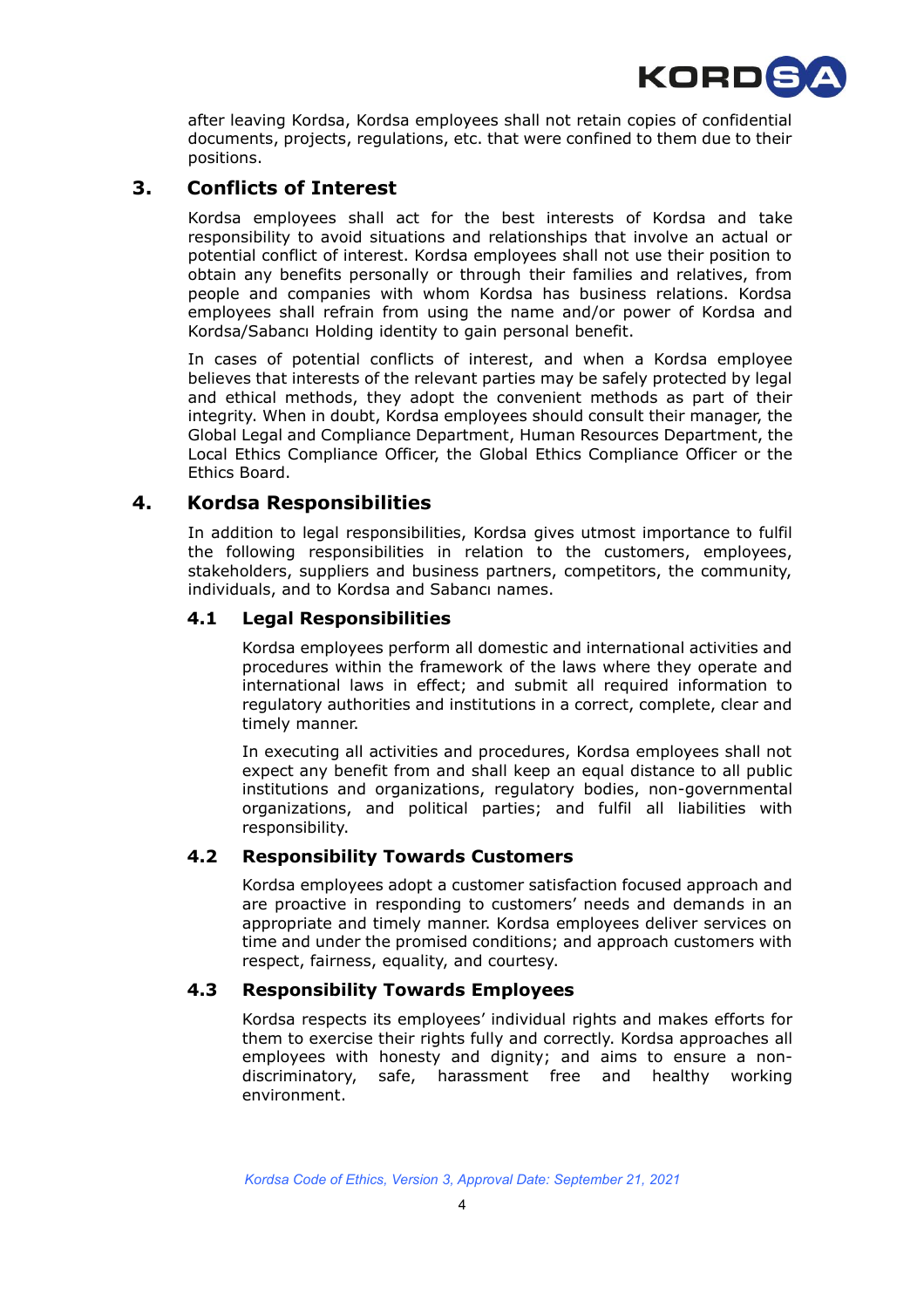

Kordsa encourages the necessary efforts to enable personal development of its employees; with a social awareness support them in volunteering for appropriate social, environmental and community activities; and respect and assure the balance between their private and professional lives.

#### **4.4 Responsibility Towards Shareholders**

Dedicating utmost importance to the continuity of Kordsa, and in line with the goal to create value for Kordsa partners, Kordsa avoids taking on unnecessary or unmanageable risks, conflicts of interest and strives for sustainable profitability. Kordsa acts with financial discipline and accountability, and manages the Company's resources, assets and the employees' professional work time with a sense of efficiency and economy. Kordsa works to enhance competitive power and to invest in areas with growth potential and which offer the highest return on allocated resources. Kordsa gives timely, correct, complete, honest and clear information on its financial statements, records, strategies, investments and risk profile to the public and to its shareholders.

#### **4.5 Responsibility Towards Suppliers/Business Partners**

Kordsa acts respectfully and fairly as expected from a good customer, and ensures to fulfil its liabilities on time. Kordsa carefully protects the confidential information pertaining to its business partners. Kordsa allows competitive independence of its suppliers/business partners.

Kordsa believes in responsibly cooperating with its suppliers/business partners. In that, Kordsa expects its suppliers/business partners to be in compliance with local laws, regulations and to commit spreading and applying our ethical values in their own companies as well as business environments.

#### **4.6 Responsibility Towards Competitors**

Kordsa promotes and protects free and fair competition. Kordsa makes every effort to educate its employees on Anti-trust/Competition laws and regulations.

Kordsa supports all efforts to construct a competitive market structure targeted within the society.

#### **4.7 Responsibility Towards the Environment, Community, Society and Humanity**

Kordsa affirms to all stakeholders, including employees, customers, shareholders and the public, that it conducts its business with respect and care for the environment. Kordsa implements those strategies that build successful businesses and achieve the greatest benefit for all stakeholders without compromising the ability of future generations to meet their needs.

Kordsa continuously improves its practices in light of advances in technology and new understandings in safety, health and environmental science. Kordsa makes consistent and measurable progress in implementing this commitment throughout its worldwide operations.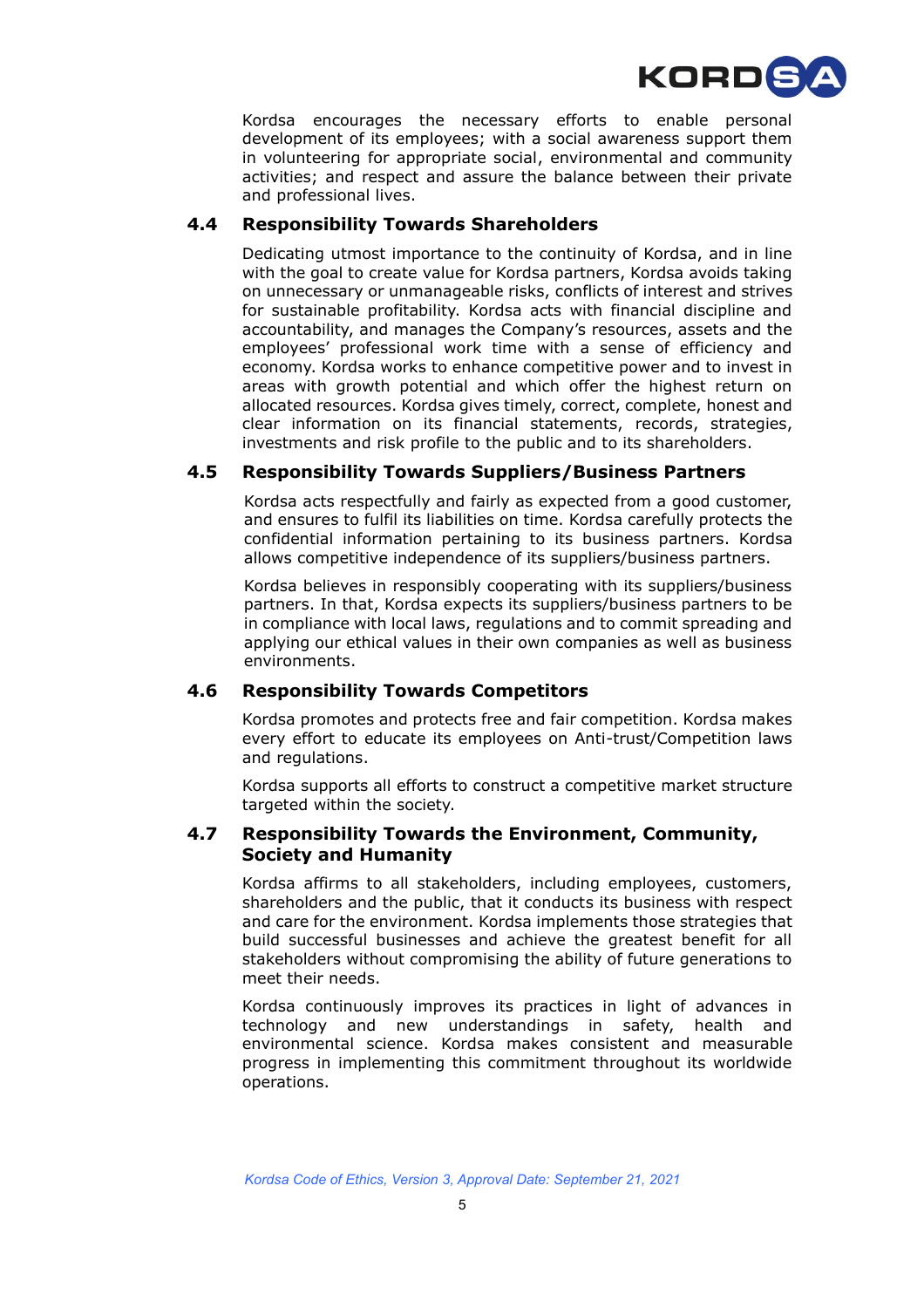

Kordsa is committed to gradually work for a better future to grow sustainably, increase use of renewable energy, prioritize clean technology, prevent environmental pollution through waste management, reduce energy consumption and emissions and use efficient water more efficiently.

Kordsa values and establishes standards with regard to the preservation of democracy, protection and respect of the protection of internationally proclaimed human rights, the elimination of discrimination in respect of employment, equal opportunity and diversity, and conservation of the environment; education and charity activities, eradication of crimes and corruption. Kordsa expects its suppliers/business partners to show responsibility towards these principles, too.

Kordsa employees pioneer in social affairs with an awareness of good corporate citizenship and responsiveness and shall try to play a role in non-governmental organizations, in services and activities for the benefit of the society and public. Kordsa employees shall act in a responsive and sensitive manner in wherever it operates.

Kordsa employees shall not offer and accept bribes. Kordsa employees shall act in accordance with all applicable anti-corruption laws and not offer and accept gifts in forms of products or services, etc. beyond commonly accepted reasonable limits.

#### **4.8 Responsibility Regarding "KORDSA" and "SABANCI" Names**

Kordsa's business partners, customers, and other stakeholders trust Kordsa due to its professional competence and integrity. Kordsa strives to keep its reputation at the highest level.

Kordsa offers its services and fulfils its obligations within the framework of Kordsa policies, professional standards, its commitments, and ethical codes.

Kordsa offers services in areas where it believes it is or will be professionally competent; and it seeks to work with customers, business partners, and employees who demonstrate integrity and legitimacy. Kordsa does not collaborate with those who impair social ethics or does not respect internationally recognized human rights or damage the environment or public health.

Kordsa employees shall not express their personal opinions, but instead communicate Kordsa's view in public and in areas where they are perceived as representing Kordsa.

Kordsa employees shall be mindful when expressing their personal opinion related to their job responsibilities in media or other social media platforms since their views might be perceived as Kordsa's view.

Kordsa employees when faced with complicated situations that may jeopardize Kordsa, Sabancı Holding and/or Sabancı Group Companies, shall consult first with the relevant personnel, following the appropriate procedures.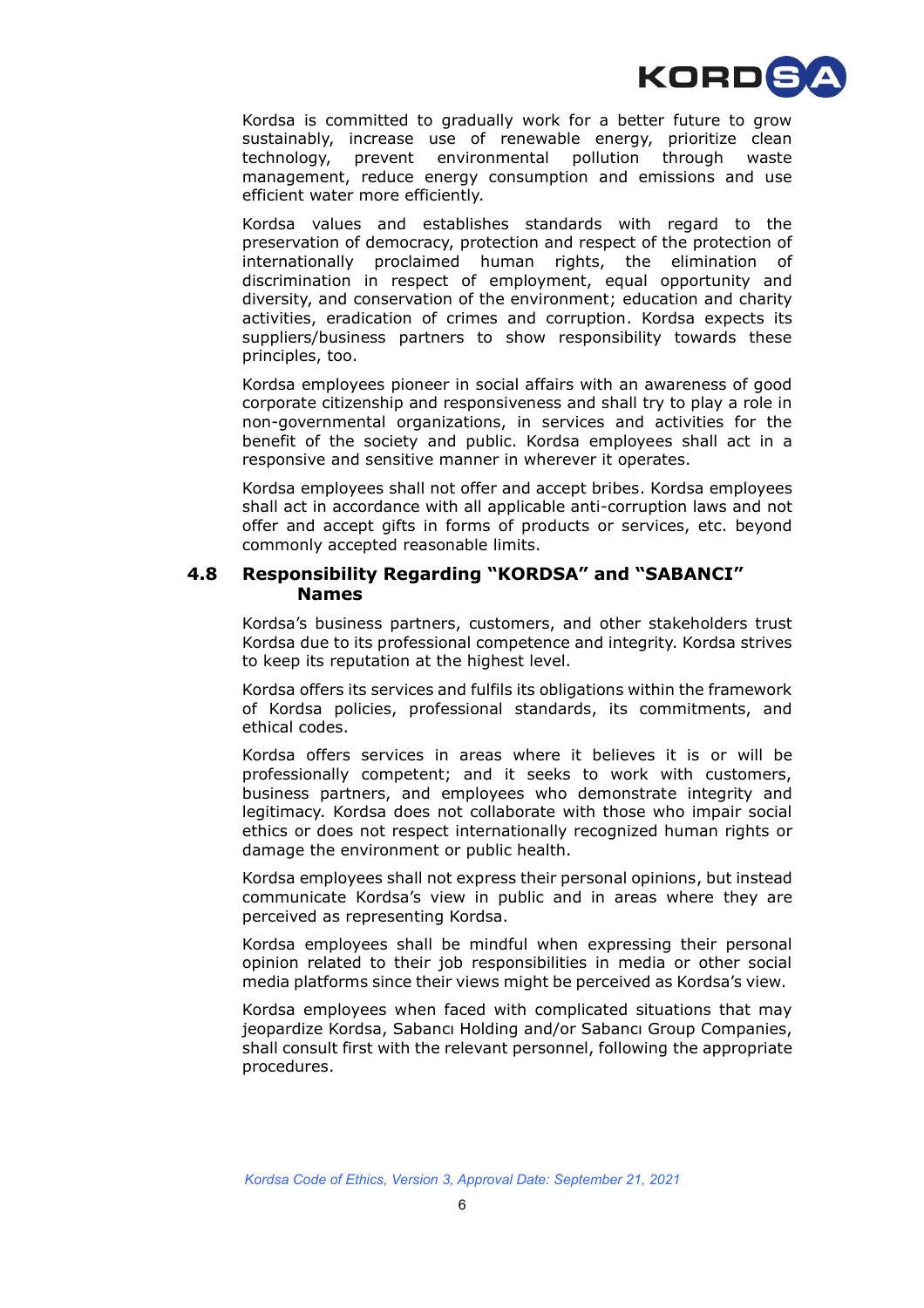

## II. SUPPORTING POLICIES FOR KORDSA CODE OF ETHICS

## **1. Safety, Health and Environment**

Kordsa has long regarded the safety and health of its employees as a core value. There are extensive local, national laws and international principles designed to promote and establish a safe workplace. Kordsa is committed to set the highest industry standards in safety & health as part of its sustainable growth and enforces and works hard to surpass such legal requirements. Besides, extensive and continuous trainings and regular safety audits are essential for understanding and complying with safety laws. Injuries/illnesses due to workplace hazards are thoroughly investigated by governmental agencies, rendering safety & health of elementary importance once again.

International agreements and national legislations provide many legally binding responsibilities for the protection of the environment. Moreover, environmental laws expect the relevant enforcement agencies to prosecute environmental law violations, consequences of which include administrative fines and criminal liabilities. Kordsa takes environmental compliance seriously due to its industrial operations. Environmental laws govern nearly every aspect of Kordsa operations, especially those causing emissions of materials to air, land or water. Kordsa is very well aware that emissions of materials to air, land or water; many incidents such as accidental releases and spills, or newly acquired information indicating that chemicals may pose a health threat, must be reported to government agencies and that governments established advance notification systems before Kordsa manufactures or imports new chemicals. Extensive and continuous employee training programs, and effective programs for auditing environmental performances for accountability are essential.

## **Rules of Practice**

- (a) Kordsa shall adhere to the highest standards for the safe operation of its facilities and the protection of our planet, environment, our employees, customers, suppliers, business partners and the people of the communities where it does business. Kordsa shall strengthen its businesses by making safety, health and environmental issues an integral part of all business activities and by continuously striving to align its businesses with public expectations.
- (b) Kordsa believes that most injuries and occupational illnesses, as well as safety and environmental incidents, are preventable, and our goal for all of them is zero. Kordsa promotes off-the-job safety for its employees. Kordsa assesses the environmental impact of each facility it proposes to construct and design, build, operate and maintain all facilities and transportation equipment so that they are safe and acceptable to local communities and the environment. Kordsa shall be prepared for emergencies and will provide leadership to assist its local communities to improve their emergency preparedness.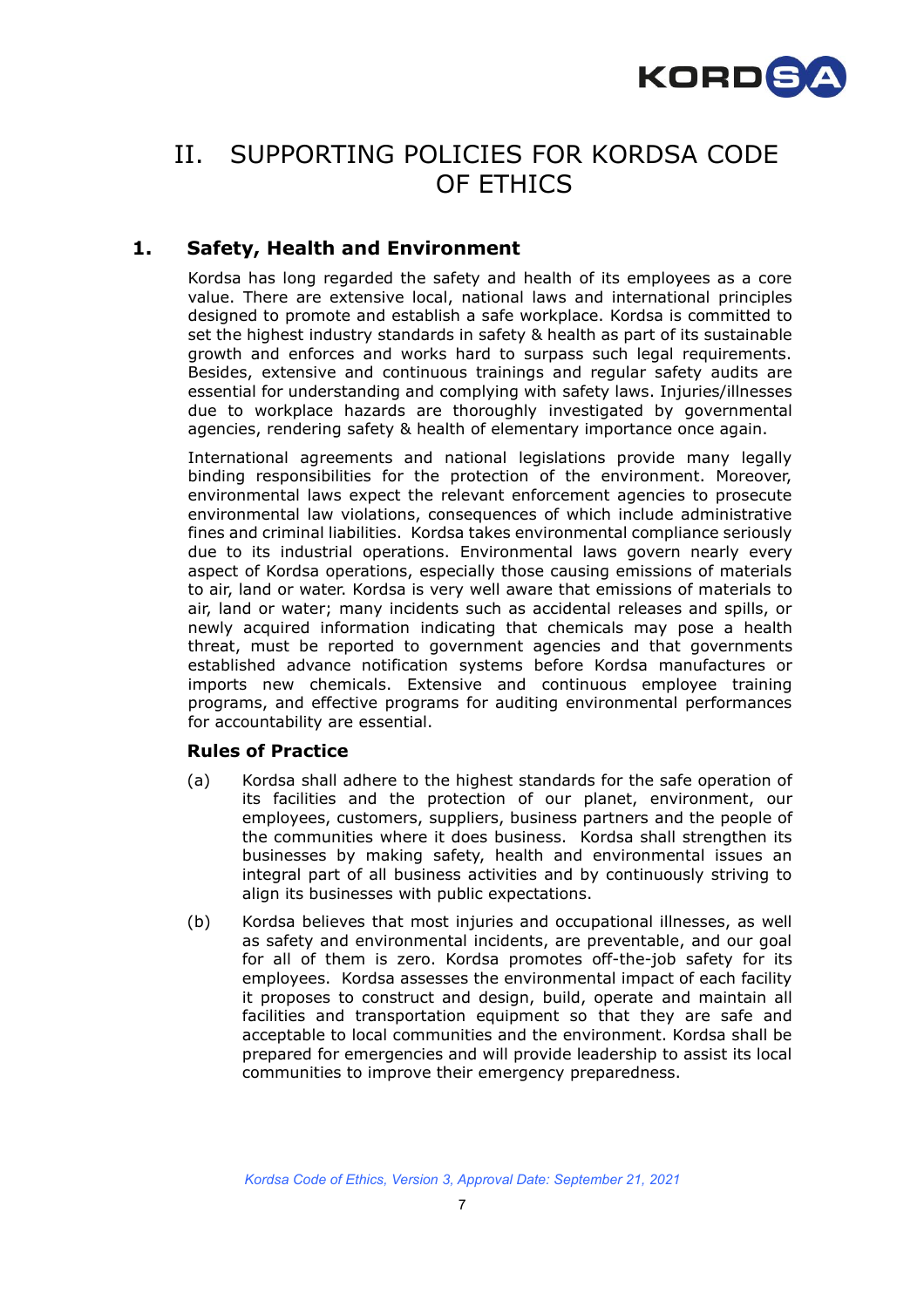

- (c) Kordsa will drive toward zero waste generation at the source. Materials will be reused and recycled to minimize, reduce the need for treatment or disposal and to conserve natural resources. Where waste is generated, it will be handled and disposed of safely and responsibly. Kordsa will drive toward zero emissions, giving priority to those that may present the greatest potential risk to health or the environment. Where past practices have created conditions that require correction, Kordsa shall responsibly correct them.
- (d) Kordsa will excel in the efficient use of coal, oil, natural gas, water, minerals and other natural resources. Kordsa will manage its land to enhance habitats for wildlife.

*To achieve the Safety, Health & Environment goals, Kordsa has set a SHE Policy. For more information on SHE in Kordsa, please refer to Kordsa SHE Policy. If you have questions or concerns relating to Kordsa's SHE requirements or activities, you can seek guidance from Kordsa SHE Manager or SHE Managers in your respective sites.*

#### **2. Kordsa People**

#### **2.1 Fair and Harassment-Free Work Environment**

Fair work environment is one of the top priorities of Kordsa. Through establishing a fair, diverse and inclusive work environment, Kordsa increases employee commitment, development and performance and improves productivity and innovation. This also contributes to a positive workplace where Kordsa people cooperate harmoniously.

Kordsa is an equal opportunity employer and does not discriminate on the basis of age, race, ethnicity, creed, sect, color, sex, language, national origin, gender identity/expression, marital status, pregnancy, sexual orientation, political opinion, military status, real or perceived disability or handicap, religion or any other legally protected characteristic. This policy applies to all terms and conditions of employment including, but not limited to hiring, remuneration, placement, promotion, discipline, termination, layoff, recall, transfer, leaves of absence, social benefits, compensation and training.

In the conduct of Kordsa business, Kordsa employees shall respect the diversity and rights of their colleagues. Kordsa is committed to take all necessary measures to enable employees to work in an environment where their physical, sexual, and emotional privacies are protected.

Harassment can take the below forms which may involve verbal or nonverbal behavior:

• *Sexual Harassment*

Sexual harassment is one form of discrimination and is illegal. Broadly defined, sexual harassment constitutes unwelcome sexual advances, requests for sexual favors, and other verbal or physical conduct of a sexual nature. This harassment can take two forms: quid pro quo (this for that) and hostile environment harassment.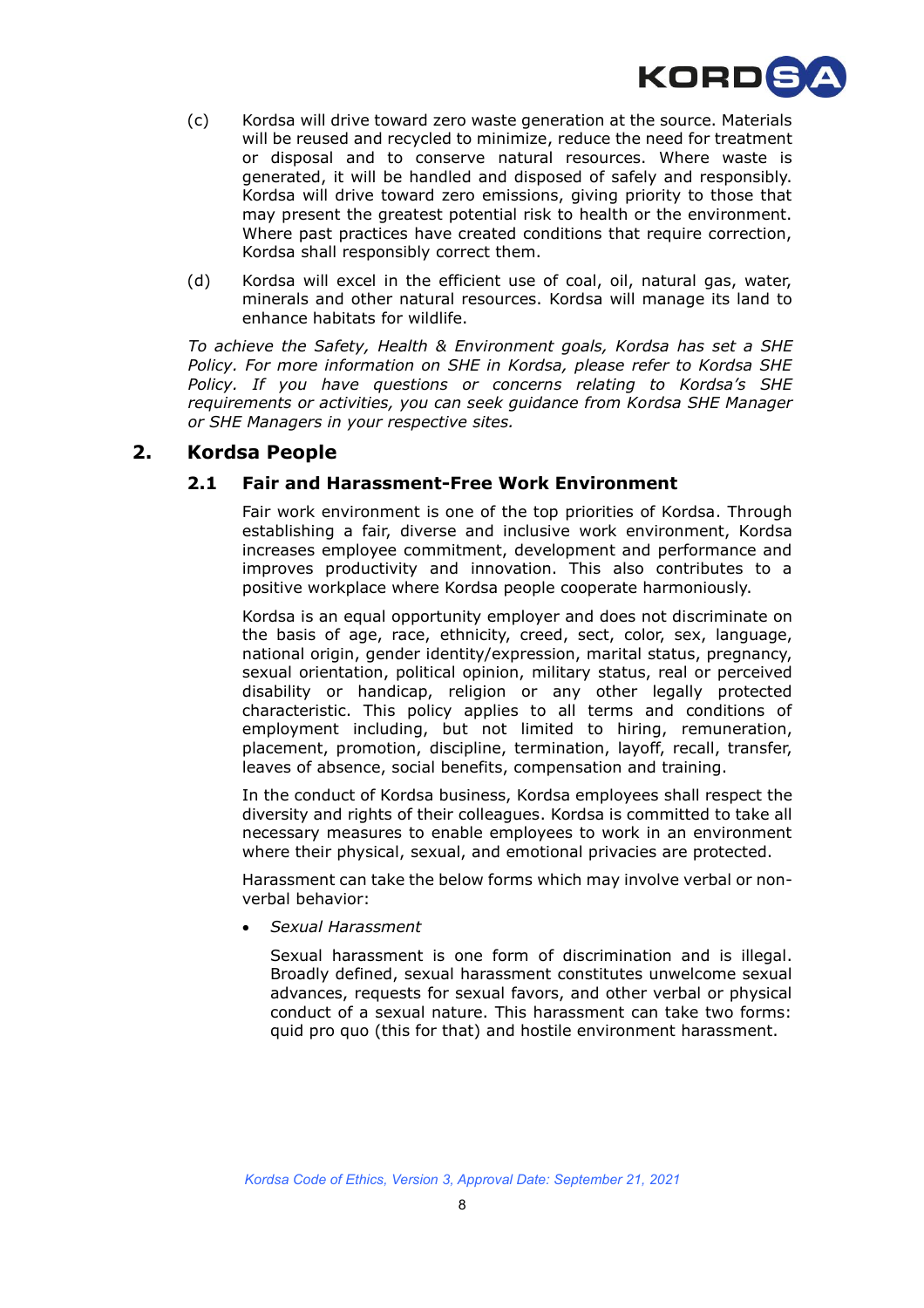

- o *Quid Pro Quo Harassment*
	- (i) Submission to such conduct is made either explicitly or implicitly a term or condition of an individual's employment; or
	- (ii) Submission to or rejection of such conduct by an individual is used as the basis for employment decisions affecting such individual.
- o *Hostile Environment Harassment*

Such conduct has the purpose or effect of unreasonably interfering with an individual's work performance or creating an intimidating, hostile or offensive work environment.

• *Bullying, verbal or written harassment via e-mail, texts, calls etc.*

This might be related to an employee's age, race, ethnicity, creed, sect, color, sex, language, national origin, gender identity/expression, national origin, marital status, pregnancy, veteran status, political opinion, military status, real or perceived disability or handicap, religion or any other legally protected characteristic.

• *Mobbing (psychological harassment)*

This is defined as, systematically and persistently directing intimidating, self-confidence staggering, insulting, exclusionist, ignoring, unfair words and/or behaviour toward a targeted person, by employer or one or more employees, performed in a bad faith and may give harm to injured party. This is also considered as a harassment and is not acceptable.

• *Other forms of harassment* 

Showing or displaying explicit or suggestive graphics, cartoons, pictures, photographs, or objects in the workplace related to the legally protected characteristics of employees.

Statements or threats which imply, link or could be reasonably construed to imply a link between an employee's religious or sexual conduct and their employment status, advancement potential, salary treatment, or other employment action.

The following rules of practice define the basic principles in establishing and preserving a fair working environment at Kordsa.

*To achieve its compliance goals on fair work environment, Kordsa has set the Policy of Sustainable Employment. If you have questions or concerns relating to fair working environment at workplace, you can seek guidance from Human Resources Department, Local/Global Ethics Compliance Officer at your site.*

#### **2.2 Human Rights**

Kordsa is committed to *reinforce* internationally protected human rights as a participant to United Nations Global Compact. Kordsa takes complying with all applicable international declarations, standards, conventions and principles and mainly the International Bill of Rights serious since it finds them fundamental for conducting business.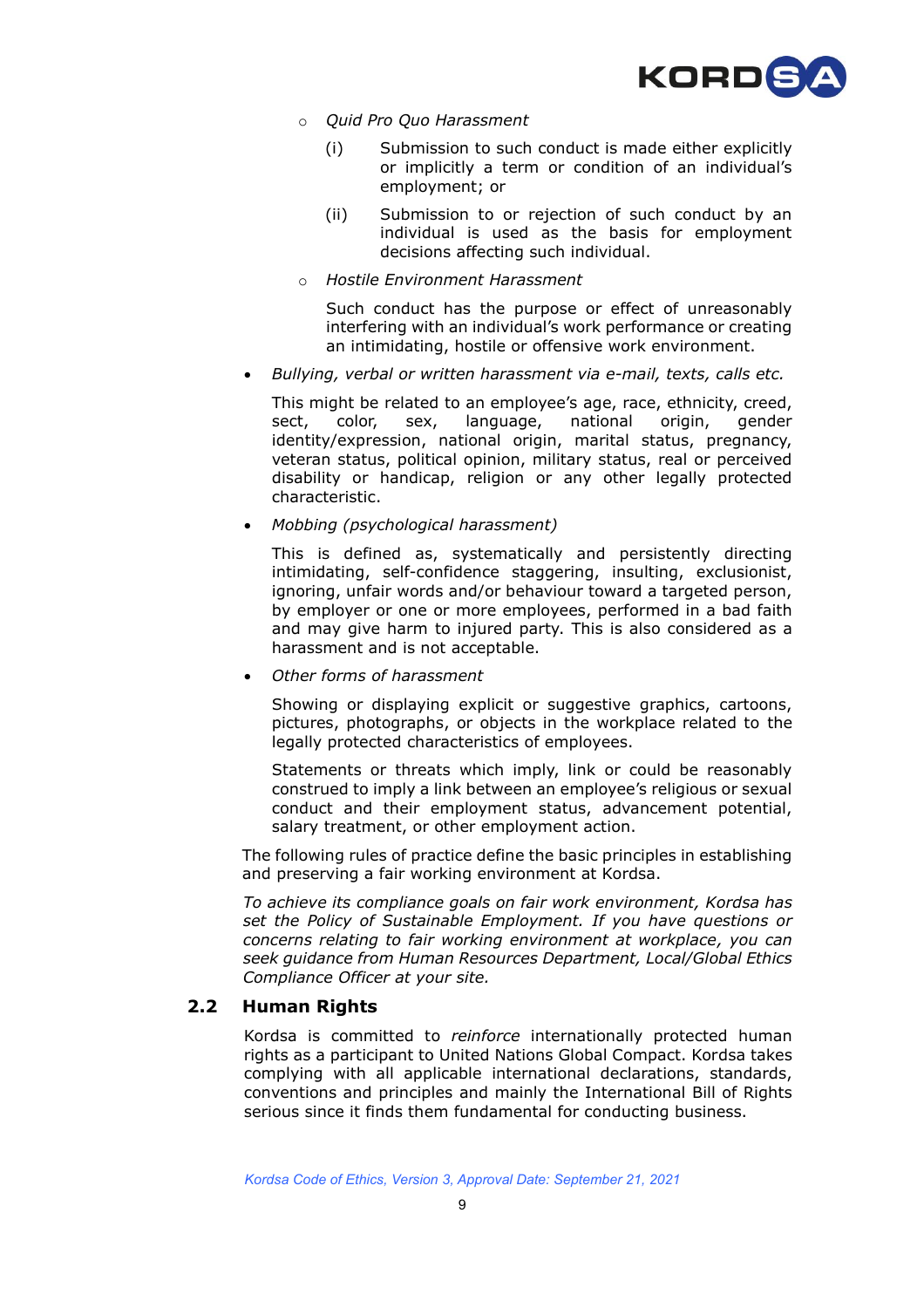

Bearing in mind the impact of an integrated human rights policy in all its business operations, Kordsa sets its human rights priorities as below:

- Kordsa eliminates all forms of forced, bonded, compulsory labor.
- Child labor is strictly banned.
- Human trafficking is never tolerated.
- Kordsa is committed to a non-discriminative and harassment-free work environment for all, making sure Kordsa employees enjoy their employee rights fully and properly.
- Kordsa employees have right to form or join a trade union and to bargain collectively as permitted by relevant laws.
- Kordsa cares about employee satisfaction and enhances personal and occupational development by providing them with a healthy and safe work environment.
- Kordsa treats all its employees fairly. It acts in compliance with international labor standards. All employees have a right to fair wage and to reasonable working hours and rest breaks.

#### **Rules of Practice**

- (a) Kordsa, aims to comply with International Bill of Rights and all regulations in the countries of operation, and look after rights of its employees.
- (b) Kordsa develops supportive working methods to create a working atmosphere which is in line with fundamental the human rights.
- (c) Kordsa monitors and maintains protection of human rights for its sub-contractors and suppliers in the value chain through the supplier contracts.
- (d) As part of sustainable growth policies, Kordsa will make assessments regarding the environmental impacts of the projects at the time of investments through engagement of business partners.

*To achieve full compliance goals on Human Rights, Kordsa has set a Human Rights Policy. If you have questions or concerns relating to Human Rights Policy, you can seek guidance from Human Resources Department, Local/Global Ethics Compliance Officer at your site.*

#### **2.3 Privacy and Employee Confidentiality**

Kordsa employees shall not use company tools, computers, e-mails, phones, voicemails any other purpose than business. The use of such shall be professional and shall not breach Kordsa Ethics Code and Kordsa policies. It shall be noted that in case of internal investigations or non-compliance with the Kordsa Ethics Code electronic communication, activities may be accessed, reviewed and monitored by meeting all data privacy requirements and Kordsa policies.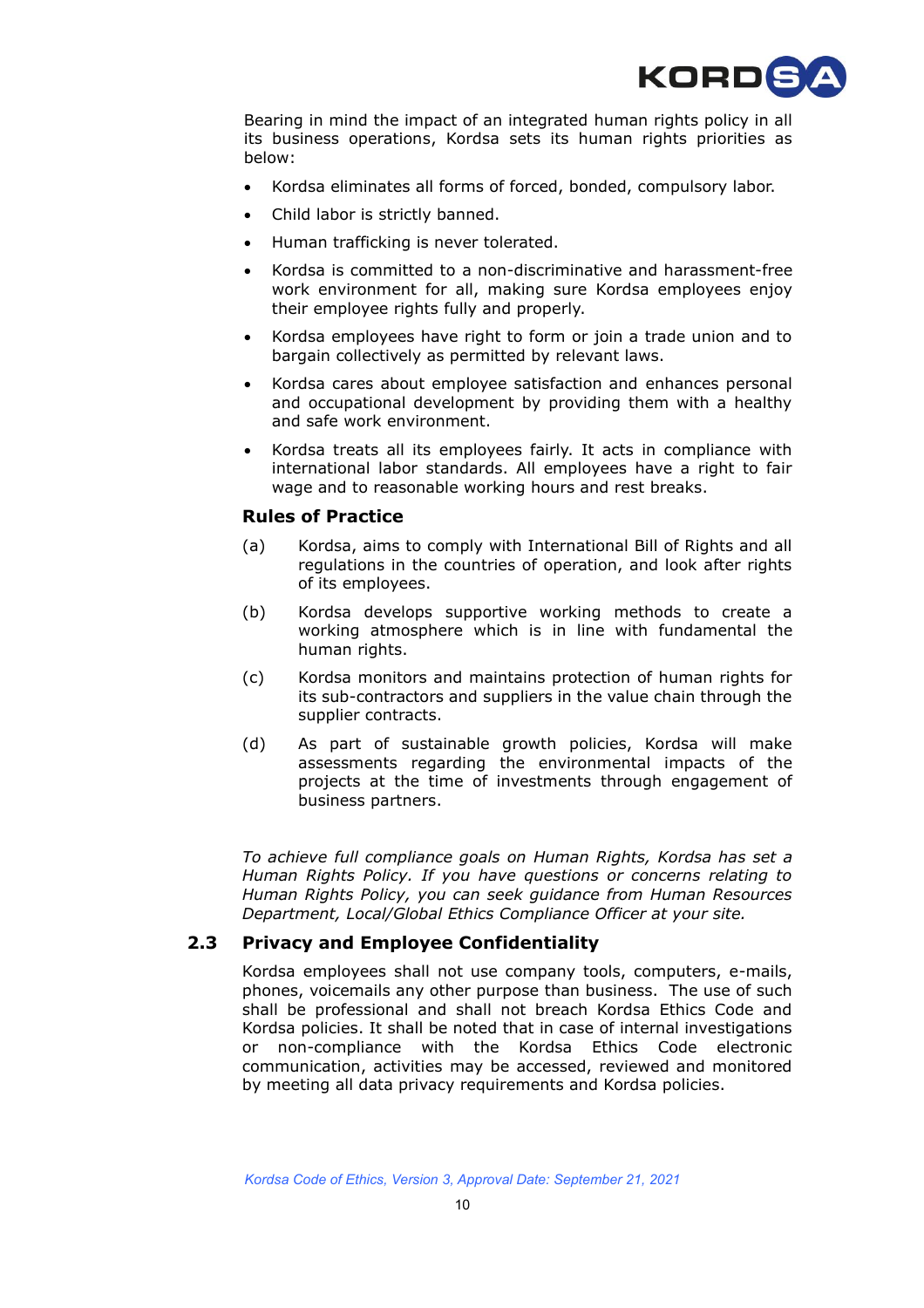

*To achieve compliance with personal privacy goals, Kordsa has developed Personal Data Protection Policies, Information Security Policy, Internet and E-mail Use Policy, Mobile Equipment Use Policy, Access Control Policy. If you have questions or concerns relating to privacy requirements or activities, you can seek guidance from Kordsa Global Legal and Compliance Department or Legal and Compliance Departments in your respective sites.*

## **3. Company Assets and Financial Integrity**

#### **3.1 Internal Controls and Reporting Integrity**

Kordsa has established internal control standards and procedures to ensure that assets are protected and properly used and that financial records and reports are accurate and reliable. All Kordsa financial reports, accounting records, research reports, sales reports, expense accounts, time sheets and other documents must accurately and clearly represent the relevant facts or the true nature of a transaction. Employees share the responsibility for maintaining and complying with required internal audits. Improper accounting and documentation and fraudulent financial reporting are not only contrary to Kordsa policy but also may be in violation of the accounting provisions of the laws and regulations where we operate. Such violations potentially involve personal liability, both civil and criminal, as well as sanctions against Kordsa.

#### **Rules of Practice**

- (a) Intentional misclassification of amounts between cost or capital, intentionally accelerating or deferring costs or revenue more properly reflected in a current period, intentional misclassification of unsalable inventory as acceptable finished product and intentional falsification of travel and expense reports are examples of breach of accounting principles.
- (b) All accounts and records shall be documented in a manner that clearly describes and identifies the true nature of business transactions, assets, liability or equity, and properly and timely classifies and records entries on the books of account in conformity with international financial reporting standards ("IFRS").
- (c) No record, entry or document shall be false, distorted, misleading, misdirected, deliberately incomplete or suppressed.

*For more information on Financial Integrity you may refer to Internal Control Standards and Accounting Manual.* 

#### **3.2 Utilization of Kordsa Resources**

In utilizing resources in the name of Kordsa, the interests of Kordsa shall be considered. Kordsa assets and resources shall not be used outside under whatever name, or for the name or benefit of any other party unless Kordsa's interests are protected and guaranteed.

Additionally, Kordsa employees shall not be engaged in any other activity than Kordsa's interest. All Kordsa employees shall abide by the principle of "efficient utilization of all resources".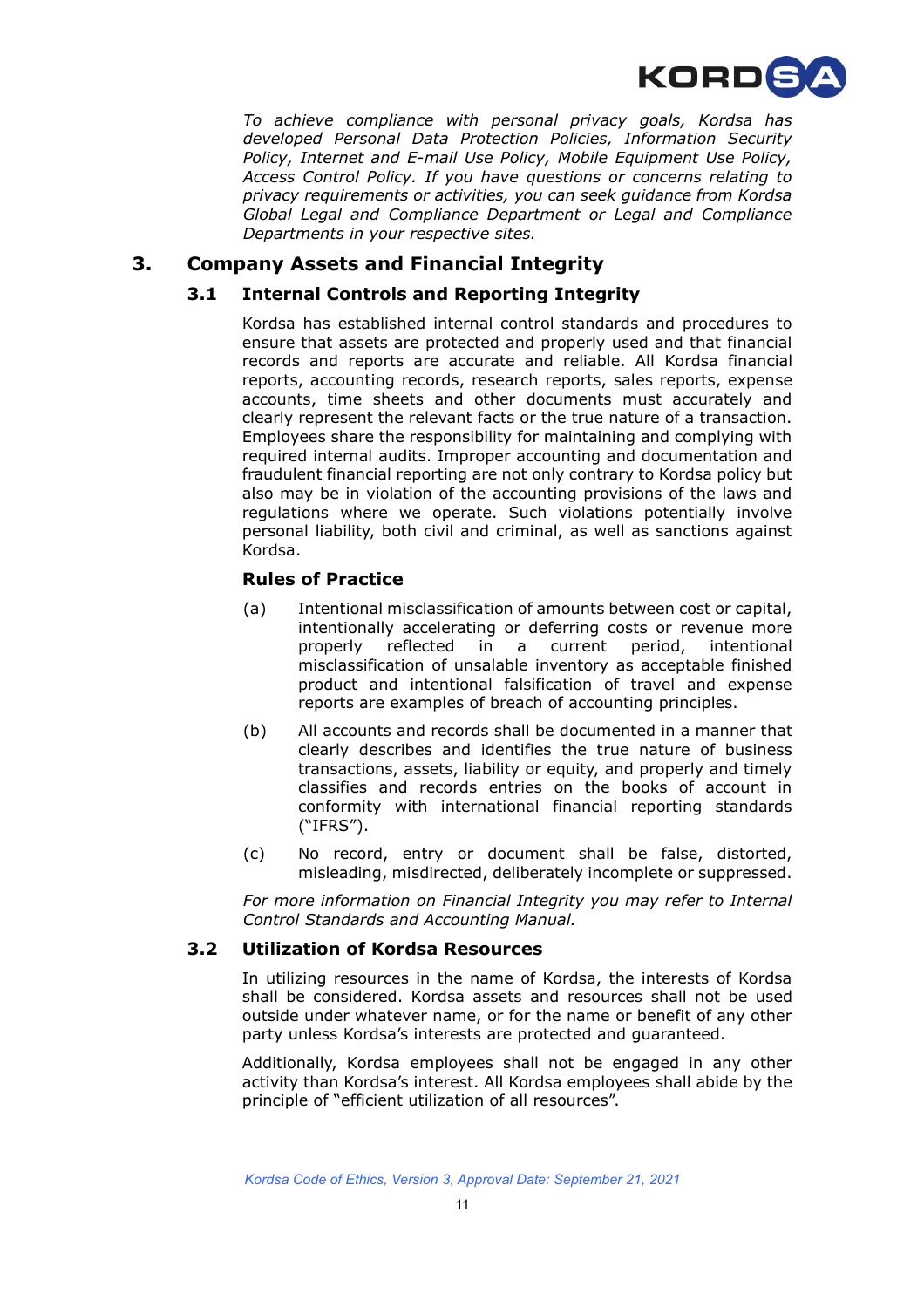

Effective use of resources in the interests of Kordsa requires proper utilization of time. During working hours, Kordsa employees shall use their time effectively, and do not spend their time for personal business. Managers shall not assign personal tasks to employees.

In principle, guests and personal appointments are not welcomed during working hours. Employees should conduct meetings, webinars and interviews with essential visitors/participants in accordance with the subject of the visit/meeting, and within a reasonable time not disrupting the business flow.

*For more information on Utilization of Kordsa resources you may refer to Intellectual Property Policy and Information Security Policy.*

#### **3.3 Protection of Kordsa Assets and Information**

Information is among the most important assets which Kordsa will use in realizing its "Inspired to Reinforce Life" vision. Although national legislations have different approach for trade secrets, international agreements such as NAFTA (North American Free Trade Agreement), GATT (General Agreements on Tariffs and Trade) and TRIPS [\(Agreement on Trade-Related Aspects of Intellectual Property Rights\)](https://www.wto.org/english/tratop_e/trips_e/trips_e.htm). include provisions and set the standards for the protection of the same.

Kordsa employees shall always be careful with trade secrets since its misappropration might cause individual/corporate civil and criminal liabilities depending on the circumstances. Accordingly, it is the joint responsibility of Kordsa and its employees to thoughtfully consider the disclosure, use, preservation of the confidential information.

The following rules of practice define confidential information for Kordsa, and establish the principles that the employees must embrace concerning confidential information.

#### **Rules of Practice**

Confidential information includes, but is not limited to; brands, and other intellectual rights belonging to Kordsa, databases coded, discovered, developed, or deployed by Kordsa employees, including all kinds of innovations, processes, unannounced products, exploration or research results, advertisements, plans (marketing, product, technical), business strategies, strategic partnerships, pending contracts and information on partnerships, financial information, personnel information, customer lists, product designs, know-how, specifications, identity of potential or actual customers, information on suppliers, and all such information either written, graphical, or readable on a machine and information within the framework of "confidentiality agreements" enacted with third parties.

Principles concerning confidential information are stated below:

- (a) Confidential information may not be disclosed, without proper authority, to anyone not employed by Kordsa, or to an employee who has no need for such information.
- (b) Confidential information may not be altered, copied, or destroyed. Necessary measures are taken to preserve, store,

*Kordsa Code of Ethics, Version 3, Approval Date: September 21, 2021*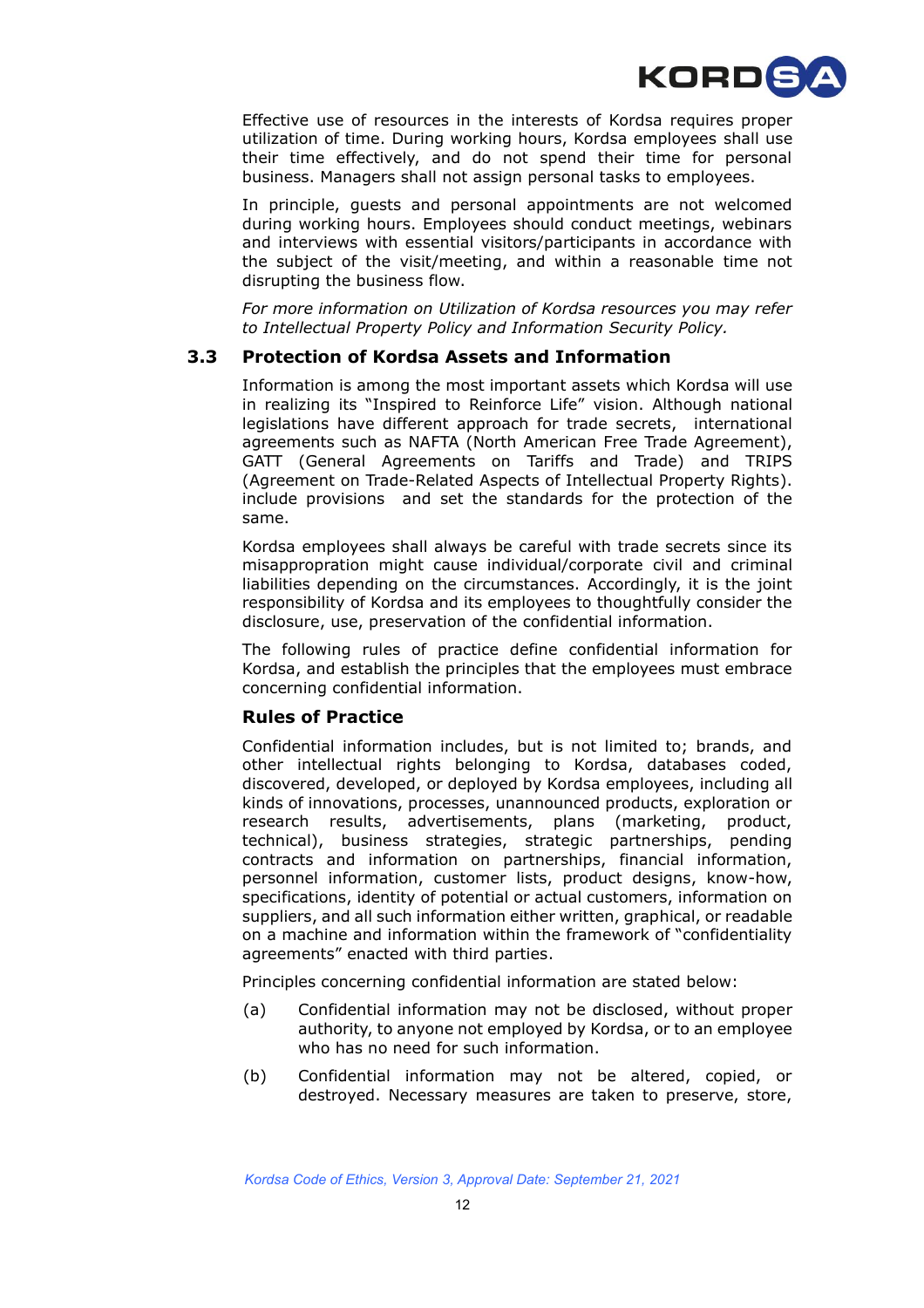

and protect them. Modifications on the information are recorded with dates.

- (c) Confidential files may not be taken out from Kordsa premises. For those confidential documents that have to be taken away from office, approval of the person responsible or of the top management should be obtained.
- (d) Passwords, user codes, and similar identifying data used for access to Kordsa information are kept confidential and not disclosed to anyone other than authorized users.
- (e) Confidential information belonging to Kordsa should not be discussed in food halls, cafeterias, lifts, transport service vehicles or similar public places and not shared in the social media platforms and mobile phone applications. Only authorized employees can share information in the social media and mobile phone applications within the allowed scope.
- (f) Confidential information is classified in accordance with the degree of confidentiality, and this is clearly mentioned in the content of the information. Kordsa employees should know the degree of confidentiality of the information received in line with their duties, and act accordingly. In case where there is uncertainty concerning the degree of confidentiality, a higher level of confidentiality should be adopted and the relevant manager should be consulted as necessary.
- (g) If for the interests of Kordsa, sharing of Kordsa information with third party individuals and/or organizations is in question, a confidentiality agreement concerning information sharing should be signed or a written undertaking of confidentiality should be received from the other party before the confidential information is disclosed, in order to ensure that these parties are aware of their responsibility in terms of the security and protection of those assets.
- (h) Wages/salaries, side benefits, and similar employee information reflecting Kordsa policy and that is private to individuals is confidential and may not be disclosed to anyone other than authorized people. Information concerning Kordsa employees should be delivered in a way as to be private to the individual. It is strictly forbidden for the personnel to disclose these to others, or to apply pressure on other employees to have this information disclosed.
- (i) Related data privacy regulations are followed for the protection of personal data.
- (j) Above ethical responsibilities for confidentiality will continue even after the termination of the employment.

Proper protection and use of Kordsa assets, including proprietary information, is a fundamental responsibility of each employee. Employees must comply with site security programs to safeguard physical property and other assets against unauthorized use or removal, as well as against loss by criminal act or breach of trust.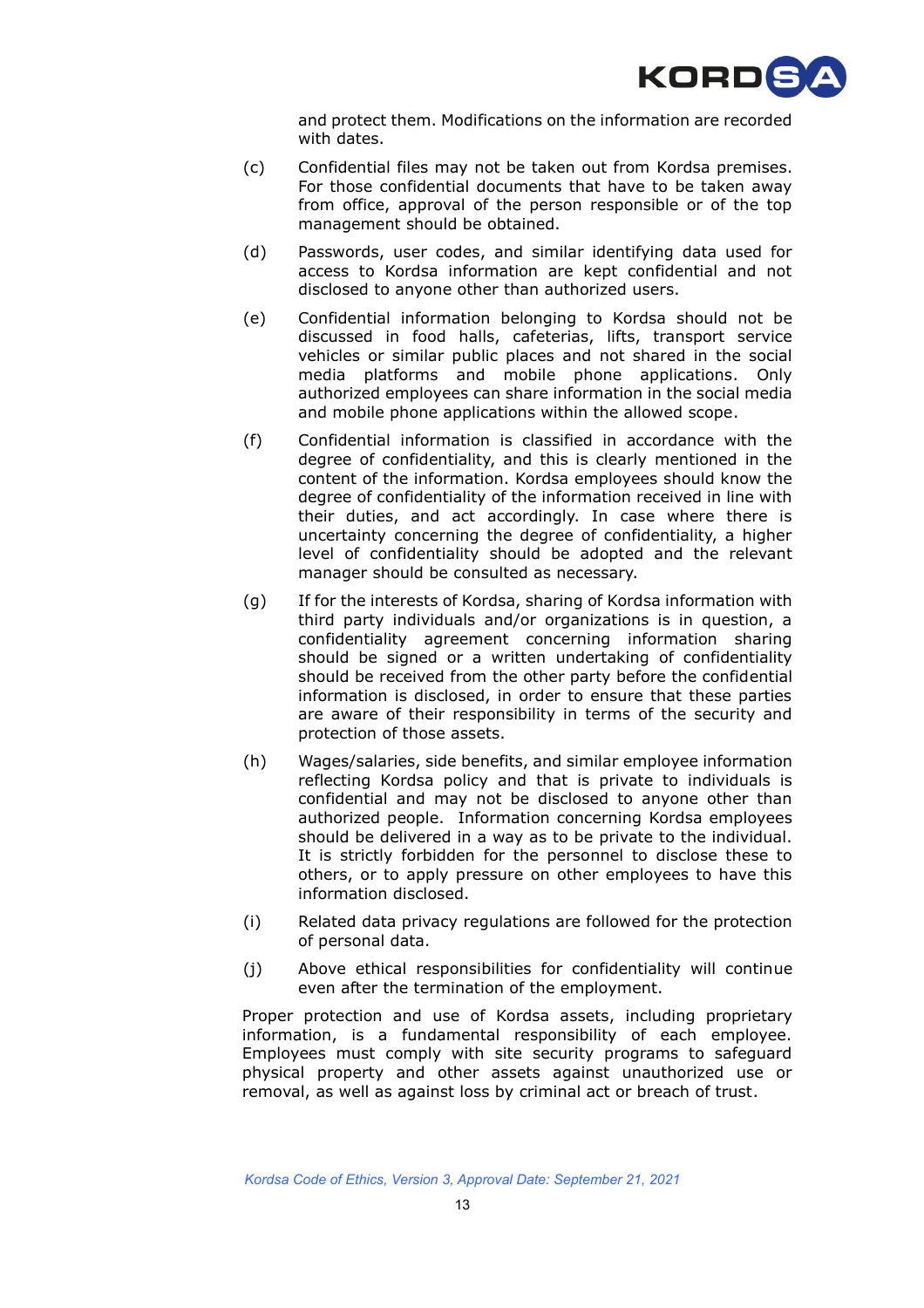

## **4. Relationship with Business Partners and Governmental Bodies**

#### **4.1 Giving and Receiving Gifts**

Kordsa is committed to conduct fair and honest business. Kordsa strictly bans commercial bribery and any payment to government officials. Accordingly, Employees of Kordsa shall refrain from seeking or accepting gifts, benefits, favors or entertainment, for themselves or others, that might influence their impartiality, business decisions and conduct; and from offering such gifts, benefits, favors or entertainment to third parties and organizations that might be perceived to influence third parties' impartiality, business decisions and conduct. Similarly, Kordsa employees shall not seek or accept loans (other than conventional loans at market rates from lending institutions) from any person or business organization that does or seeks to do business with, or is a competitor of Kordsa.

Strict adherence to this rule will protect Kordsa and its employees from criticism, litigation or embarrassment that might result from alleged or real conflicts of interest or unethical practices.

The rules of practice given below define the framework around exchanging of gifts between Kordsa employees and third party individuals and organizations with whom a business relationship exists, and establish relevant principles to be followed by employees in such situations.

#### **Rules of Practice**

- (a) Kordsa employees are prohibited from receiving any kind of benefit or gift, with or without an economic value, that would influence or might influence their impartiality, performance, and decision-making while carrying out their duties.
- (b) Kordsa employees might receive and/or give gifts as outlined in Section (c) below, or might accept to undergo a special practice on the condition that these:
	- are in compliance with the business targets of the organization,
	- are in compliance with current legislation, and
	- shall not cause an embarrassment for Kordsa in case of public disclosure of the gift.
- (c) Provided that the conditions set forth in Section (b) above are met;
	- Kordsa employees may offer and accept 'reasonable' entertainment, gifts, and meals in accordance with standards acceptable in the business environment, and on the condition of abiding by the principles in Kordsa authorisation table.

*Kordsa Code of Ethics, Version 3, Approval Date: September 21, 2021*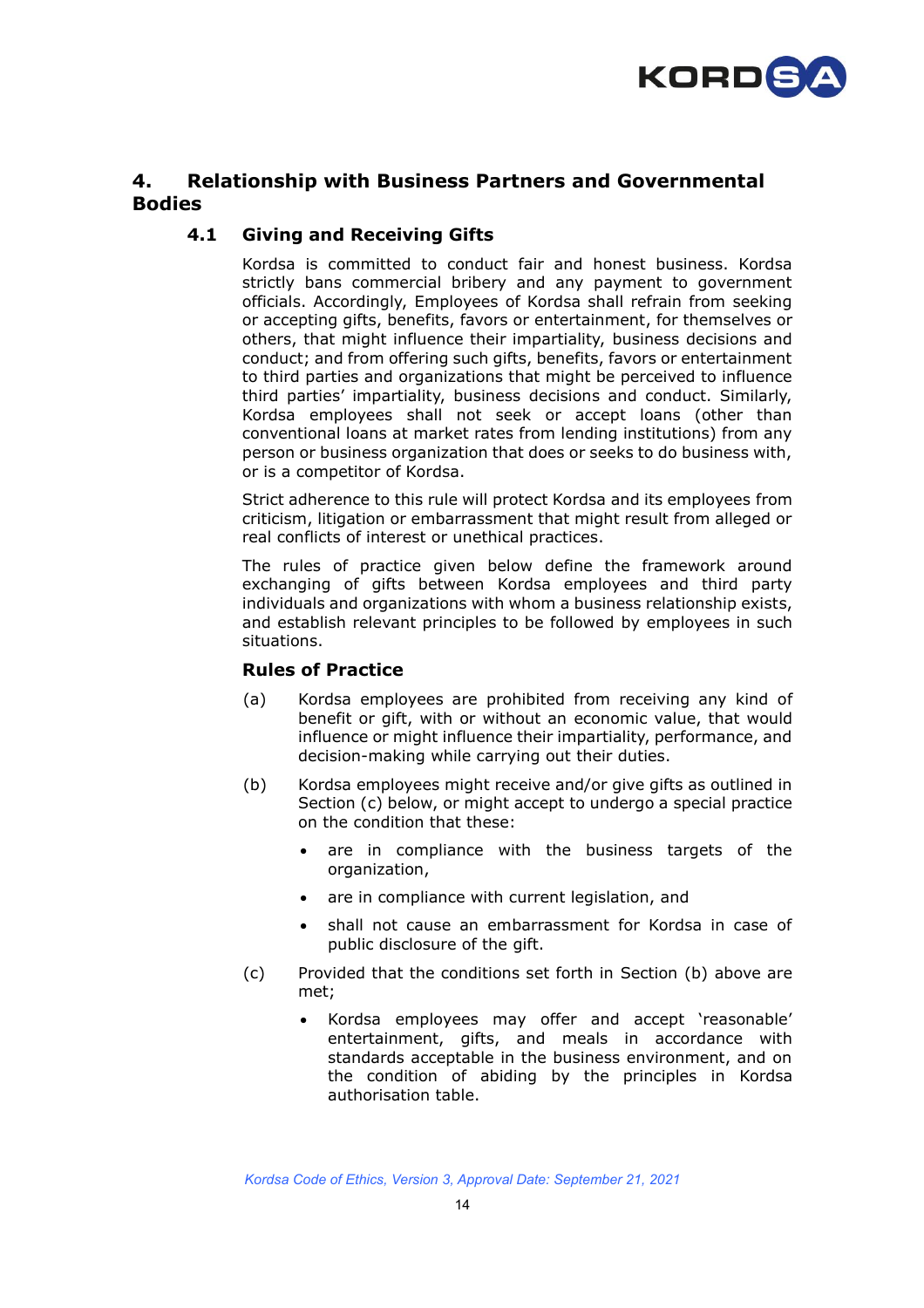

- Awards, plaques, etc. with symbolic, non-monetary value may be accepted as commemoration of having participated in seminars and similar organizations to represent Kordsa.
- (d) Cases mentioned above and other gifts, benefits, holidays, discounts, etc. aside from any currency do not require approval if these are in accordance with the terms of Section (b) and if the total value of the gifts received in each calendar year from each individual/company does not exceed USD 70 or equivalent.
- (e) It is not allowed to receive gifts or benefits that expressly or implicitly require reciprocation.
- (f) Receiving, giving, or suggesting bribes and/or commissions is not acceptable under any circumstance.
- (g) It is not allowed for Kordsa employees to accept cash or cash equivalents (e.g. stocks or other forms of marketable securities) of any amount or to borrow money from contractors, suppliers, consultants, competitors or customers; or to request or accept these people and/or organizations to pay their travel expenses, activity expenses or similar expenditures.
- (h) Gifts and promotional material supplied by Kordsa for customers, dealers, or other third parties in business relationships should be approved by Kordsa management. Distribution of these approved gifts and promotional materials do not require a further approval.
- (i) With the condition that the terms stated in Section (b) are met, Kordsa may accept appropriate products and services as gifts; and products and services viewed appropriate for the culture of the recipient and ethical values may be given as gifts with the knowledge and approval of management.
- (j) In exceptional cases where local culture requires exchange of gifts that are above the values established by Kordsa policy, these gifts may only be accepted in the name of Kordsa and upon the approval of management. In all cases, exchange of gifts should be done in accordance with local culture.
- (k) Accounting records and supporting documentation reflecting gifts, favors and entertainment to others must be accurately stated, including appropriate, clear, descriptive text. Procedures for authorization of, and recordkeeping for, any such payments, regardless of form or manner, should be established by the Chief Finance and Supply Chain Officer of Kordsa.
- (l) Payments or anything of value shall not be offered directly or indirectly through third parties acting on behalf of Kordsa to obtain any kind of commercial advantage (i) any decision by government officials whether, or on what terms, to award new business to or to continue business with any particular party, or (ii) any action taken by government officials involved in the decision-making process to encourage a decision to award new business to or to continue business with a particular party.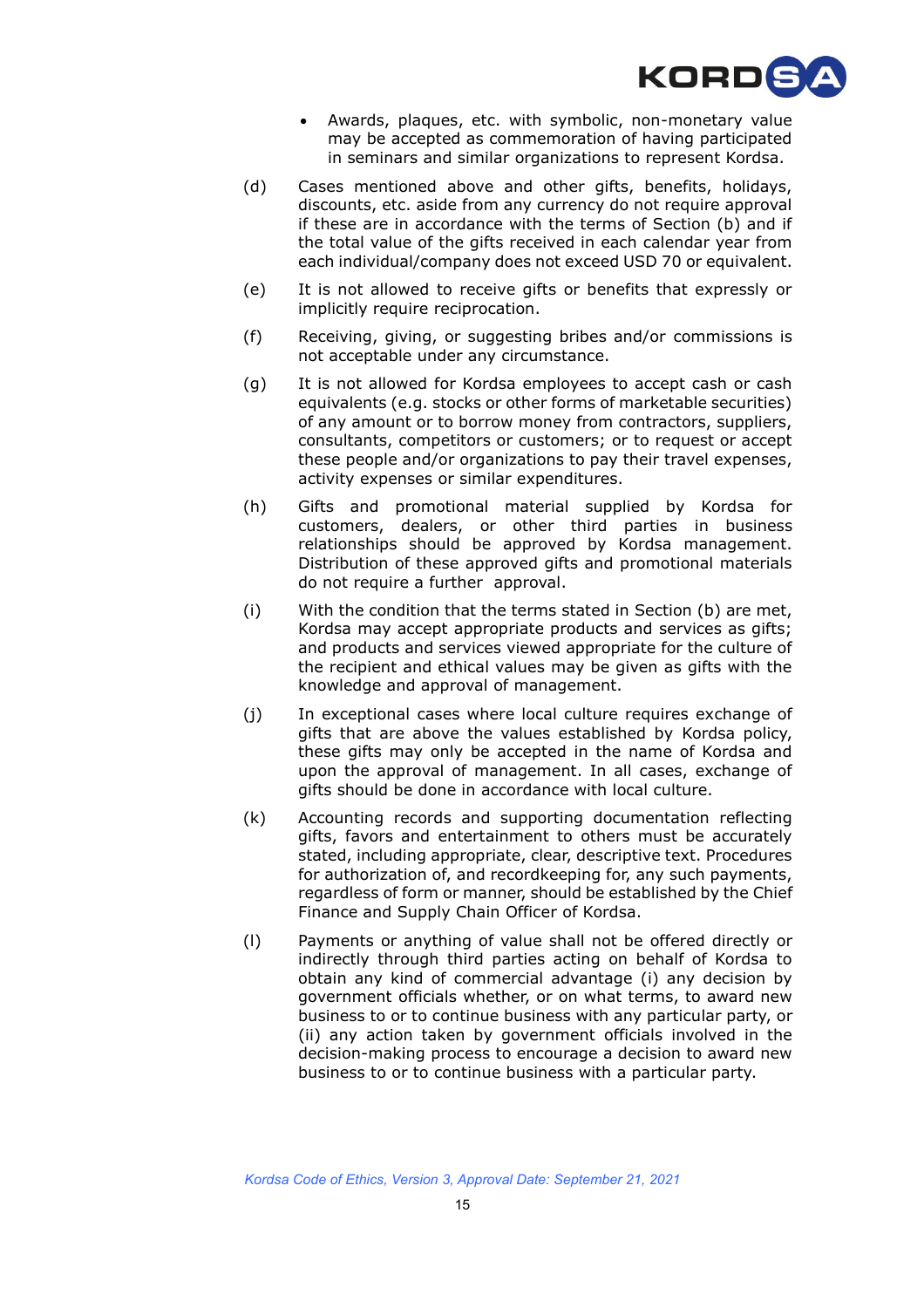

(m) In addition to the abovementioned, no Kordsa employee will suffer demotion, penalty or other adverse consequences for refusing to pay bribes even if such refusal may result in Kordsa losing business.

*For more information on giving and receiving gifts, please refer to Kordsa Anti-Corruption and Anti-Bribery Policy. If you have questions or concerns relating to giving and receiving gifts, you can seek guidance from Local Ethics Compliance Officer at your site or Global Ethics Compliance Officer.* 

#### **4.2 Commissions, Rebates, Discounts**

Sales-related commissions, rebates, discounts, credits, and allowances are customary business inducements, but careful attention is needed to avoid illegal or unethical payments and to ensure compliance with various currency exchange controls and tax regulations. Such business-inducement payments must be reasonable in value, competitively justified, properly documented and made to the business entity to whom the original sales agreement or invoice was made/issued.

#### **Rules of Practice**

- (a) In connection with sales by Kordsa, commissions, rebates, discounts, credits and allowances should be paid or granted only by the relevant Kordsa Group, and such payment should:
	- bear a reasonable relationship to the value of goods delivered or services rendered,
	- be by check or bank transfer to the specific business entity with whom the agreement is made or to whom the original related sales invoice was issued – not to individual officers, employees or agents of such entity or to a related business entity,
	- be made only in the country of the entity's place of business, and
	- be supported by documentation that is complete and that clearly defines the nature and purpose of the transaction.
- (b) When Kordsa is required to pay a commission, credit, rebate or other obligation to a third party, or to the payee or its bank in a country other than such person's place of business, or in an unusual currency, the payment may be made only if, in addition to satisfying requirements stated above, the following criteria are met:
	- Nothing in our dealings with the payee indicates that there are tax or exchange control law violations or other illegal purposes involved,
	- The payee must submit a written request from a properly authorized officer of the business entity specifying the manner and place of payment, and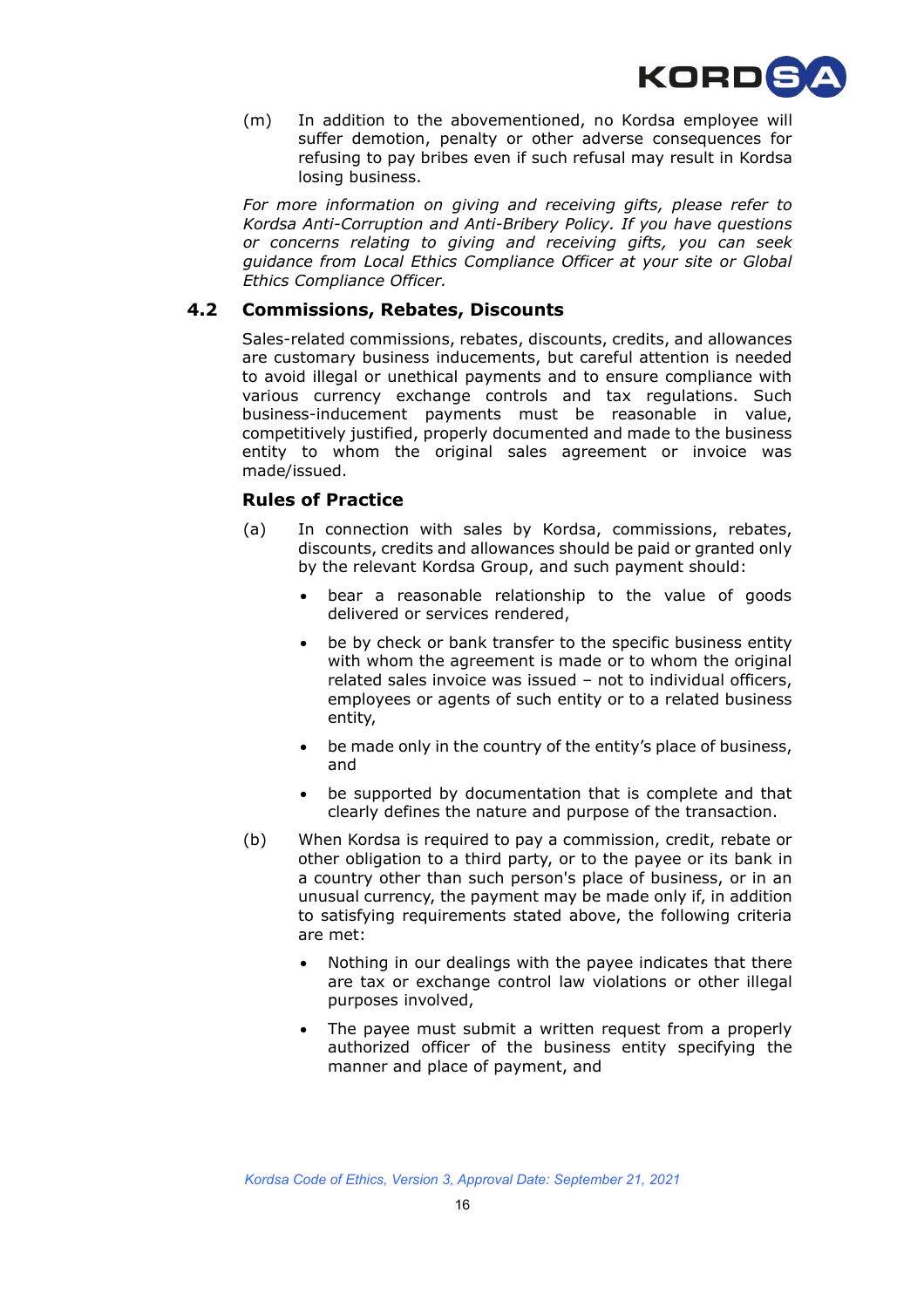

- It is not illegal for Kordsa as supplier or payor to make such payments. Where information on the legality of such payments is not available from other sources such as banks, Global Legal and Compliance Department will, upon request, contact local counsel to obtain appropriate guidance.
- (c) In all cases, however, there must be no falsification, misrepresentation or deliberate overbilling reflected in any document (including invoices, consular documents, letters of credit, etc.) involved in the transaction. This includes suppression or omission of documents or of information in documents or deliberate misdirection of documents.
- (d) Agreements for Kordsa to pay commissions, rebates, credits, discounts or allowances should be in writing. When this is not feasible, the payment arrangement should be supported by an explanatory memorandum for file prepared by the approving business and/or function.
- (e) Commissions, rebates, credits, discounts or allowances that are paid or granted by Kordsa in conformity with standard trade terms for the industry, catalog prices, or other normal, standard procedures are deemed to have been established in writing and need not be documented in a written agreement or memorandum for file.
- (f) Payments for goods and services purchased by Kordsa are subject to the same considerations noted above with respect to payment of commissions, etc., except that payments made in the country in which the product was delivered or service rendered by the vendor are not, per se, considered subject to special review or a requirement for a written request for payment from an officer of the payee unless circumstances suggest the manner of payment might be illegal or unethical.

#### **4.3 Competition and Antitrust**

In a free market, economic relations are mainly based on free and fair competition, in other words, companies engage in an economic race based on their free and independent decisions. Kordsa is therefore globally committed to free and fair competition in compliance with all laws and regulations in force in relevant countries where it operates.

In general, most competition and antitrust laws in effect where Kordsa does business prohibit agreements or actions that may restrain trade or reduce competition. Violations include agreements among competitors to fix or control prices; to boycott specified suppliers or customers; to allocate products, territories or markets; to limit the production or sale of products; abuse of a dominant position; to exchange strategic confidential information.

Such violations may potentially result in sanctions and fines to Kordsa, loss of reputation as well as personal liability of the employee. In addition to the abovementioned, Kordsa is aware that in cases where the conditions set by the relevant applicable competition laws are met,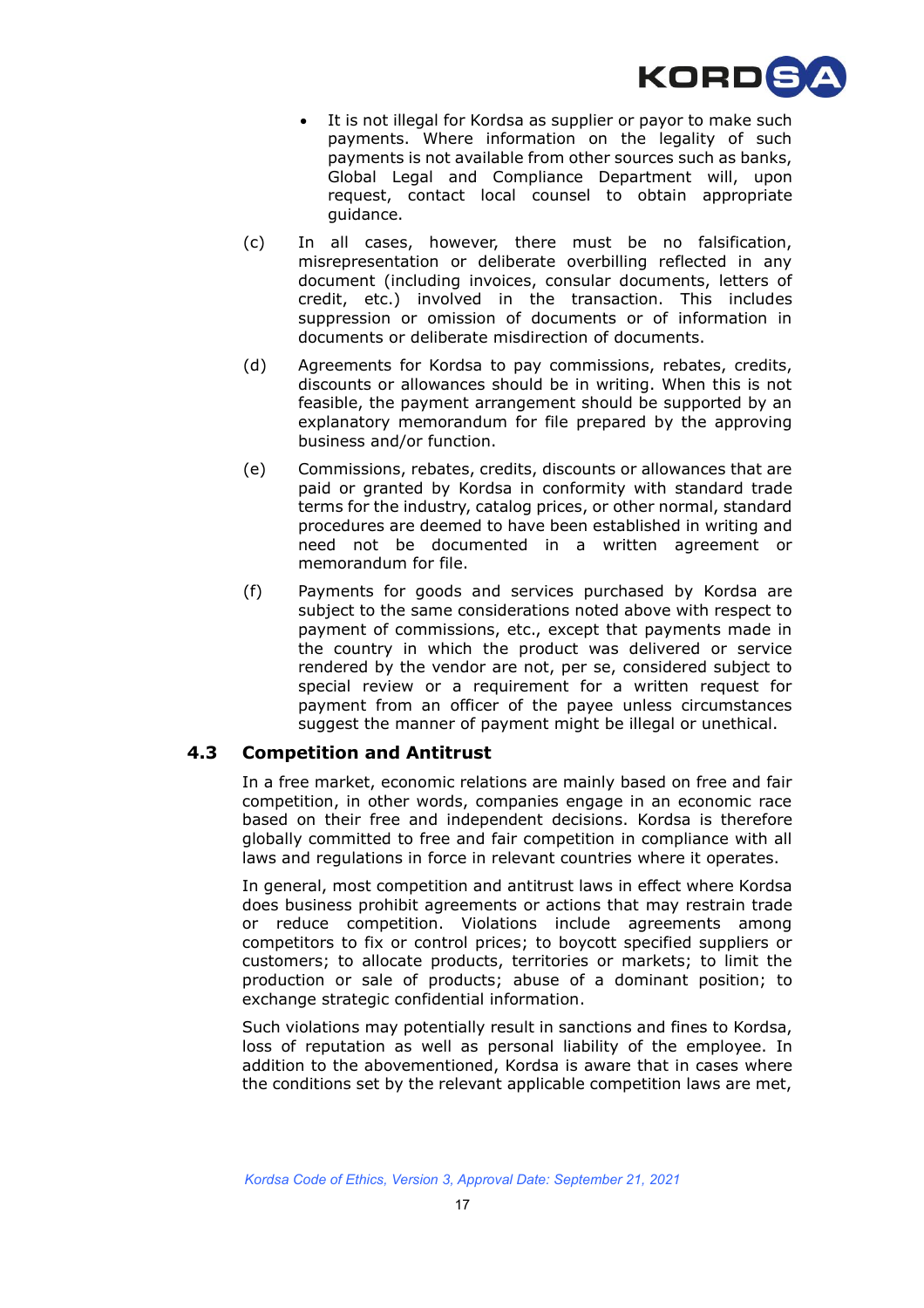

mergers & acquisitions might be subject to the control by the relevant Competition Authorities.

Kordsa gives utmost importance to obeying all applicable antitrust and competition laws at all the countries where it does business, including but not limited to, trade practice laws and regulations dealing with monopolies, unfair competition, restraints of trade and competition, and relationships with competitors and customers.

#### **Rules of Practice**

- (a) Special care must be exercised to ensure that any activities undertaken with representatives of other companies are not viewed and would not be construed as violations of any antitrust law.
- (b) Kordsa employees should refrain from exchanging information with competitors relating to prices, pricing methods or policies, margins, production or supply capacity or terms or conditions of sale and attending to any meeting with competitors during which such information will be exchanged. Kordsa employees shall be mindful about the language they use while communicating internally and externally.
- (c) It is strictly forbidden to reach any kind of agreement with the competitors on determination of price or any element of price (discounts, rebates etc.) or on fixing or reducing production or capacity;
- (d) Kordsa employees shall use legal, ethical, publicly available resources, trends and statistics to prevent the tainting of the Kordsa operations with the improper introduction of others' strategic information or disruption of competition,
- (e) Negotiating or engaging in an agreement with other companies operating in the same market which stipulates non-compete provisions concerning certain markets, products, certain customers comprises violation to competition laws and regulations and will not be tolerated by Kordsa;
- (f) Any kind of agreements that contain exclusivity or similar clauses should firstly be consulted with Global Legal and Compliance Department before discussing with the customers or suppliers.
- (g) Kordsa assesses its market position regularly and conducts business diligently in order not to exploit customers, suppliers or competitors or exclude them from the market.
- (h) Extensive and continuous training programs are organized for the employees in the sales, marketing and related activities and for other employees whose jobs bring them into contact with competitors. It is expected from the employees to inform their managers and Global Legal and Compliance Department if they unintentionally involve in a prohibited communication that may potentially lead to a violation.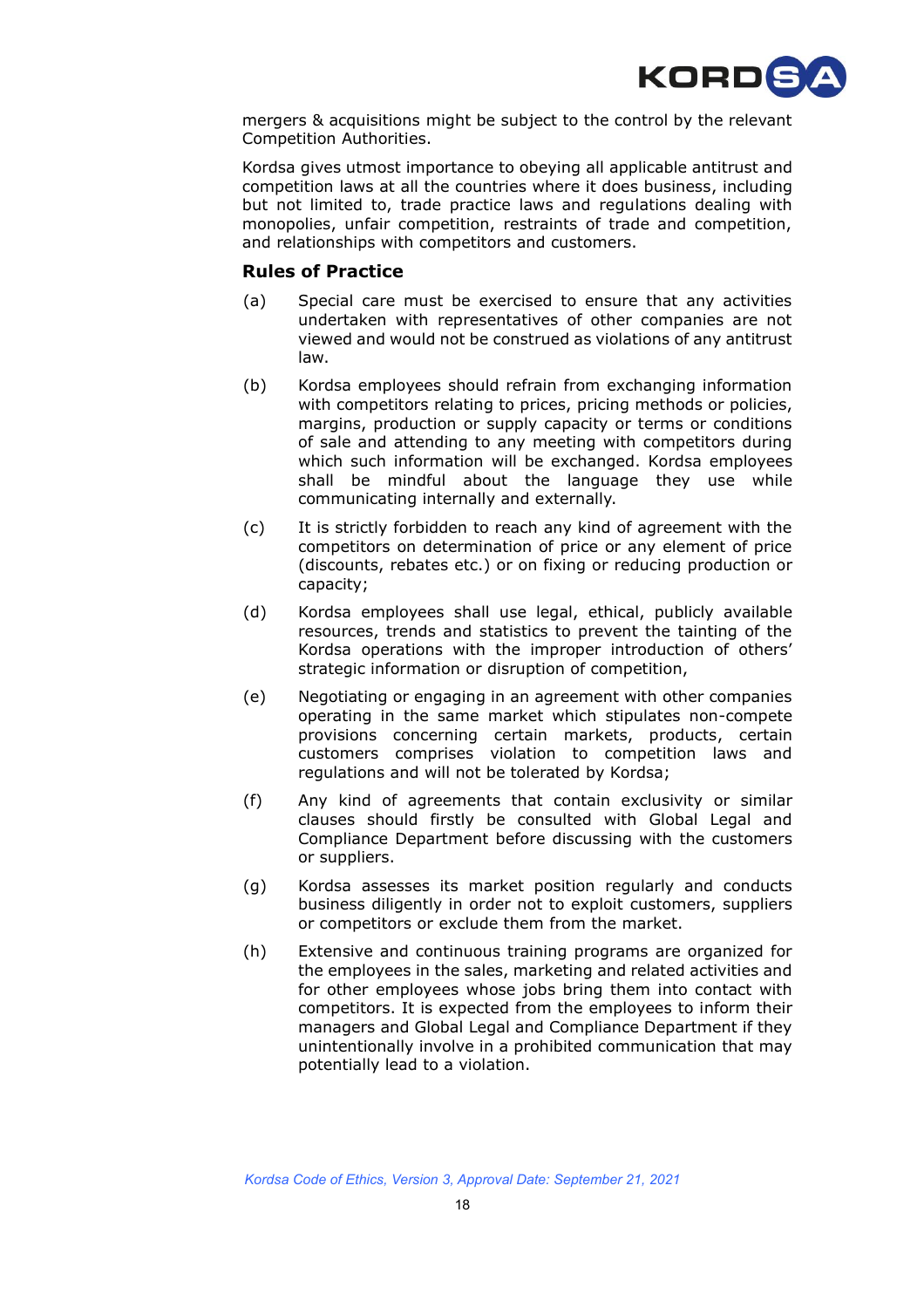

*Kordsa policy with respect to antirust compliance is set forth in the Competition Policy together with the Competition Compliance Guidelines. This policy should be reviewed by all employees in marketing and related activities and by other employees whose jobs bring them into contact with competitors.*

#### **4.4 Conflicts of Interest**

Kordsa employees are required to avoid situations and relationships that involve actual or possible conflicts of interest between their personal interests and Kordsa interests. Employees are required to assume the primary responsibility for avoiding the use of Kordsa resources, name, identity and power for personal benefit and avoiding from situations that might have a negative affect on the Kordsa's reputation and public image. The following rules of practice define situations and/or relationships involving conflict of interest that Kordsa employees might experience while fulfilling their corporate duties or in their private lives due to certain business relationships, and establish the principles to be followed by employees in such situations.

#### **Rules of Practice**

#### **Activities That Might Cause Conflicts of Interest**

All Kordsa employees are required to fully comply with the situations which are defined below as activities that might create conflicts of interest, and the below established principles. Kordsa undertakes the necessary efforts to encourage employees to abide by these principles.

#### *i. Engagement in Activities That Might Cause Conflicts of Interest*

Employees shall in no way enter a business relationship with their family members, friends, or third parties that offer them reciprocal or non-reciprocal benefit. For example, an employee with purchasing authority should avoid doing business with a supplier where a family member is employed. Exceptional circumstances require the knowledge and approval of the Company's Chairperson. In the same respect, Kordsa employees should also be careful against possible conflict of interest that may arise due to family members working for a competitor.

Employees shall not benefit from insider trading, including trading stocks at the Stock Exchange, and may not offer others the means to do so.

Employees shall not under whatever name work for an individual and/or organization during or outside working hours for a fee or a similar benefit nor conduct activities directly or indirectly, that may require them to be classified as "merchant" or "trades person".

However, Kordsa employees can work for a third party and/or an organization in return for a payment or a similar benefit outside business hours by informing the Global/Local Compliance Officer with the condition that such activity;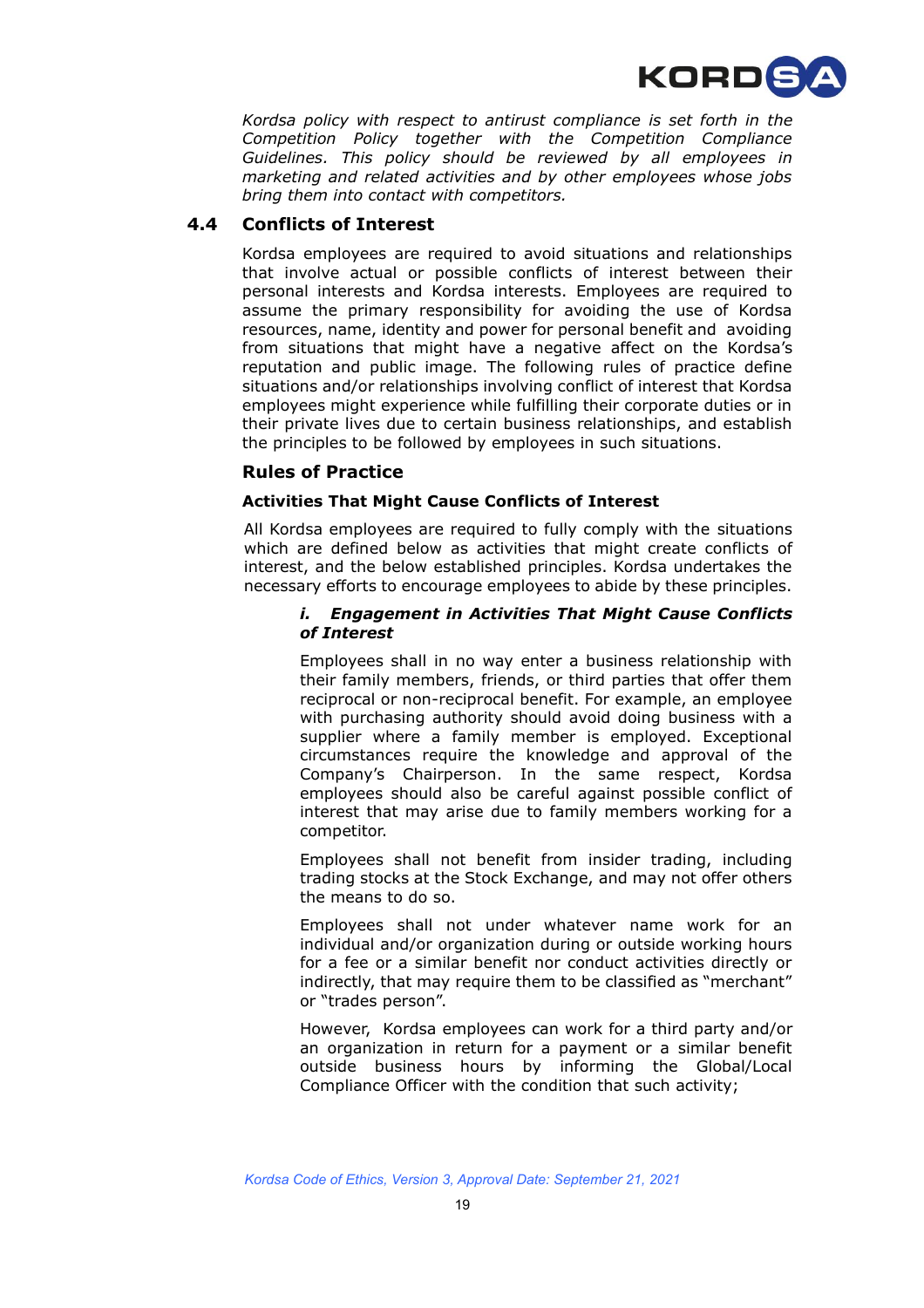

- does not create any conflict of interest with their current duties at Kordsa,
- complies with the other Kordsa ethics rules and with the policies supporting such rules,
- does not have a negative impact on the employee's performance at Kordsa.

Kordsa employees may not act as a member of the board or auditor in organizations other than Kordsa or Sabancı Holding Companies without the approval of Kordsa Board of Directors; and shall not accept positions with a competitor or companies with whom Kordsa has business relations.

They may work for non-profit charity organizations and universities and non-governmental organizations for social responsibility and charity purposes, as long as these do not hinder their work at Kordsa.

Managers making employment decisions shall not be involved in the selection process of a friend or a family member for open positions at Kordsa or employ their spouses, close relatives, and relatives of these people.

Employees may give speeches and write professional articles in topics that do not interfere with Kordsa or its operations, and that are not in conflict with the Company's policies. Approval of the CEO/General Manager is needed to use Company name in these activities. Any Kordsa employee who will give speech and write professional articles by referring to Kordsa, the activities and projects that they have participated within the scope of their employment shall inform the Head of Corporate Communications and obtain the approval of the CEO/General Manager, Chief Officer of the respective department and Head of Corporate Communications prior to such activities

Managers shall not request any employee to get involved in any political activity or to become a member to any political party. Kordsa employees shall not promote any political views on or around Kordsa properties. When the employees take a responsibility in any political party, they should consider the following ;

- Kordsa employees may not be involved in any political activity during business hours nor occupy their colleagues' time for such activities.
- Kordsa employees may not use Kordsa name, their position and job title nor Kordsa resources for their political activities.

Employees may personally offer financial or non-financial charity to third persons outside Kordsa and may be active in charity organizations. Kordsa employees shall not use Kordsa name to take part in charity organizations and cooperatives and they shall act on behalf of themselves.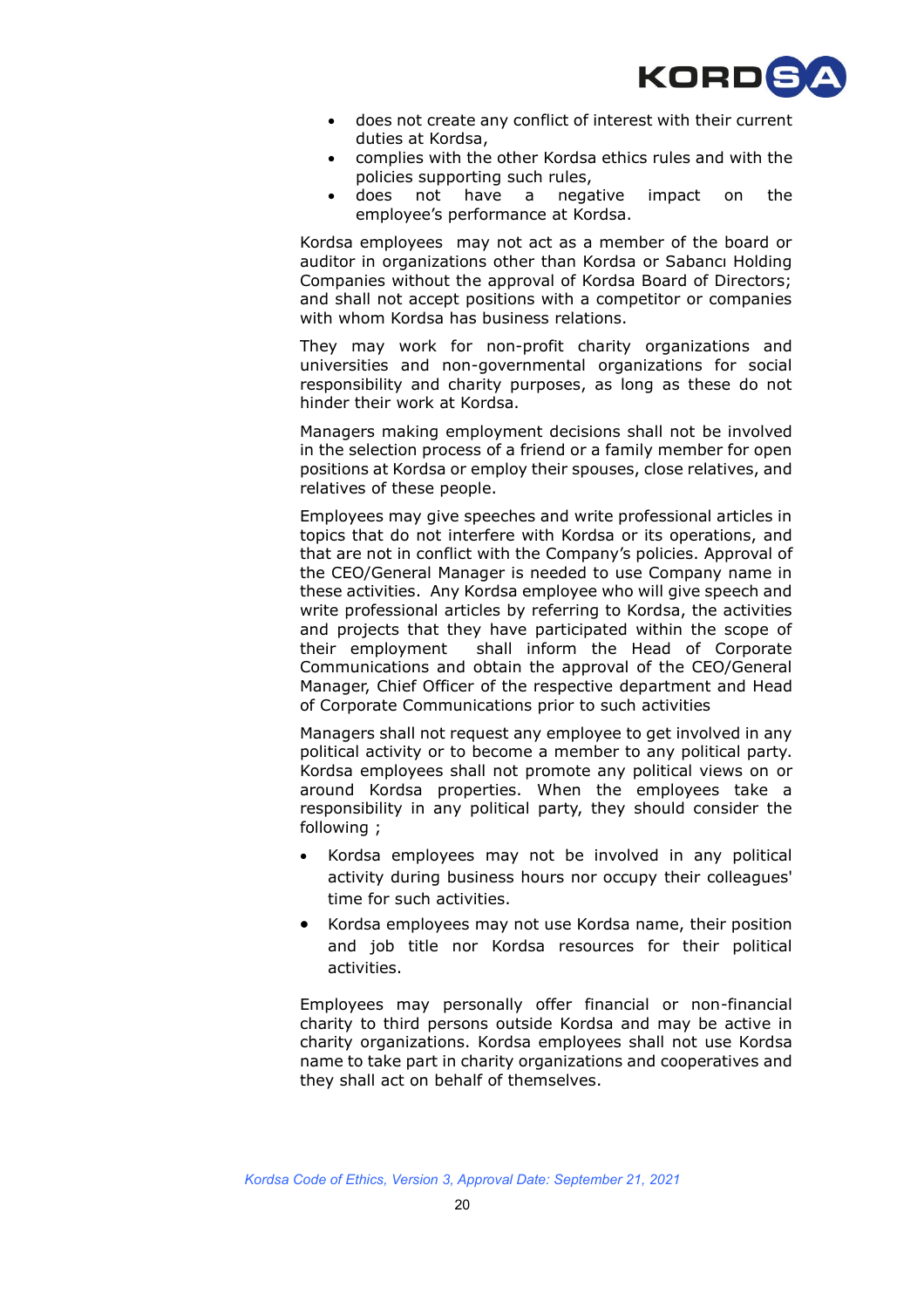

#### *ii. Professional Misconduct*

Any employee action that results in harm to Kordsa through the use of their authority in negligence or omission or for their own and/or relatives' interest shall not be tolerated.

Kordsa employees shall not obtain direct or indirect personal benefit from purchasing and sales activities and contracts in which Kordsa is a party to.

Employees may not engage in actions or conduct that is illegal or that is in conflict with the Kordsa Code of Ethics and policies.

#### *iii. Relations with Customers, Suppliers, Business Partners and others*

Private business relations cannot be established with and personal debts and/or goods/services may not be received from the Kordsa customers, contractors, or suppliers and other persons and/or organizations with whom Kordsa has commercial relations. Personal debts in the form of cash and/or goods/services cannot be given to other people and/or organizations with whom Kordsa has commercial relations.

The following factors should be considered in relationship with customers; even when the customer's benefit is concerned, no transaction may be conducted without the customer's knowledge and approval; and even when the Kordsa's benefit is concerned, customer's vulnerabilities shall not be exploited and profit shall not be assumed through providing incomplete or incorrect information to the customer.

Kordsa employees shall not make any express or implied request for gifts from any person and/or organization with which there is a business relationship, and shall not accept any gifts, money, checks, properties, free holidays, special discounts, etc. that may put the Kordsa under any obligation. Personal aid or donations cannot be accepted from any person or organization having business relations with Kordsa. Under these circumstances, *Giving and Receiving Gifts* under 4.1 above shall be followed.

#### *iv. Media Relations*

Open, transparent and honest external communication plays a vital role in building mutual trust and confidence with public. That is why, it is fundamental for Kordsa to make accurate and professional disclosures through appointed spokespersons in the name of Kordsa.

Accordingly, Kordsa employees shall refrain from speaking, making speeches or publishing news in the name of Kordsa without authorization. Giving statements or interviews to any media organization, participating in seminars, conferences, etc. as a speaker requires approval from Head of Corporate Communications. Additionally, no personal gains shall be received from such activities.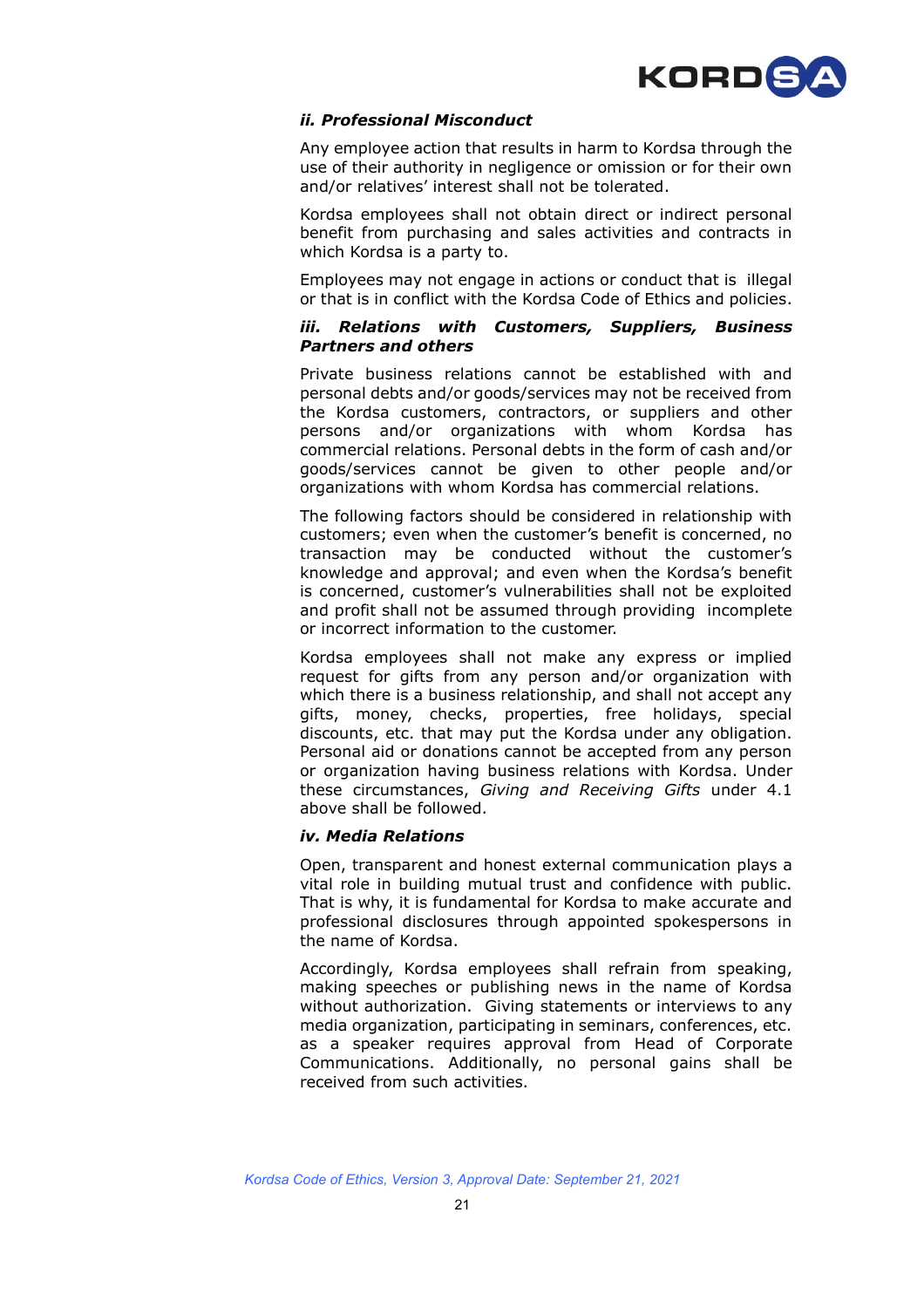

Kordsa employees shall responsibly use social media and shall not use social media to speak on behalf of Kordsa.

#### *v. Representing Kordsa*

Any fees that are due because of work done in representation of Kordsa in any association, in employers' unions and similar non governmental organisations shall be donated to relevant institution or other channels as directed by the institution.

Payments made by third parties to a employee representing Kordsa for making a speech at seminars or similar services shall also be donated to the organization, or to channels as directed by the organization. These persons may receive awards, plaques, etc. with symbolic value given as commemoration of the day.

#### **4.5 Trade Restrictions, Export and Import Controls, Boycott Laws**

Kordsa is committed to complying with all applicable export and import laws, including without limitation, sanctions, embargoes, and other laws, regulations, government orders or policies. A number of countries where Kordsa operate periodically impose restrictions on exports and other dealings with certain countries, entities and individuals or impose laws that control the import and export of goods, services and information and require the companies to obtain permits for certain types of goods, services or information. Special attention must be paid to anti boycott, export control, foreign corrupt and customs laws. Serious penalties – fines, revocation of permits to export, and imprisonment – can apply when these laws are broken.

Kordsa acts in compliance with all the import and customs duties regulations where it conducts business activities as well. Kordsa pays all the required duties, taxes, fees and prepares the relevant documentation as required to ensure international fair trade.

The following rules of practice define the basic principles of Kordsa's compliance with trade regulations and export controls.

#### **Rules of Practice**

- (a) Extensive and continuous training programs are organized regarding the export control laws and regulations in various jurisdictions to raise the awareness of Kordsa employees whose work involves transfer, sale, purchase or shipment of products, technologies or services across international borders.
- (b) Before engaging with new business partners or engaging in transactions with the customers or suppliers in the sanctioned countries, Kordsa employees must ensure that the related parties, their shareholders, representatives and directors are not present at any national or international sanctioned party lists.
- (c) No transaction will be permitted with the customers or suppliers in the sanctioned countries unless related licenses are granted or other exceptions apply to the sanctioned countries.

*Kordsa Code of Ethics, Version 3, Approval Date: September 21, 2021*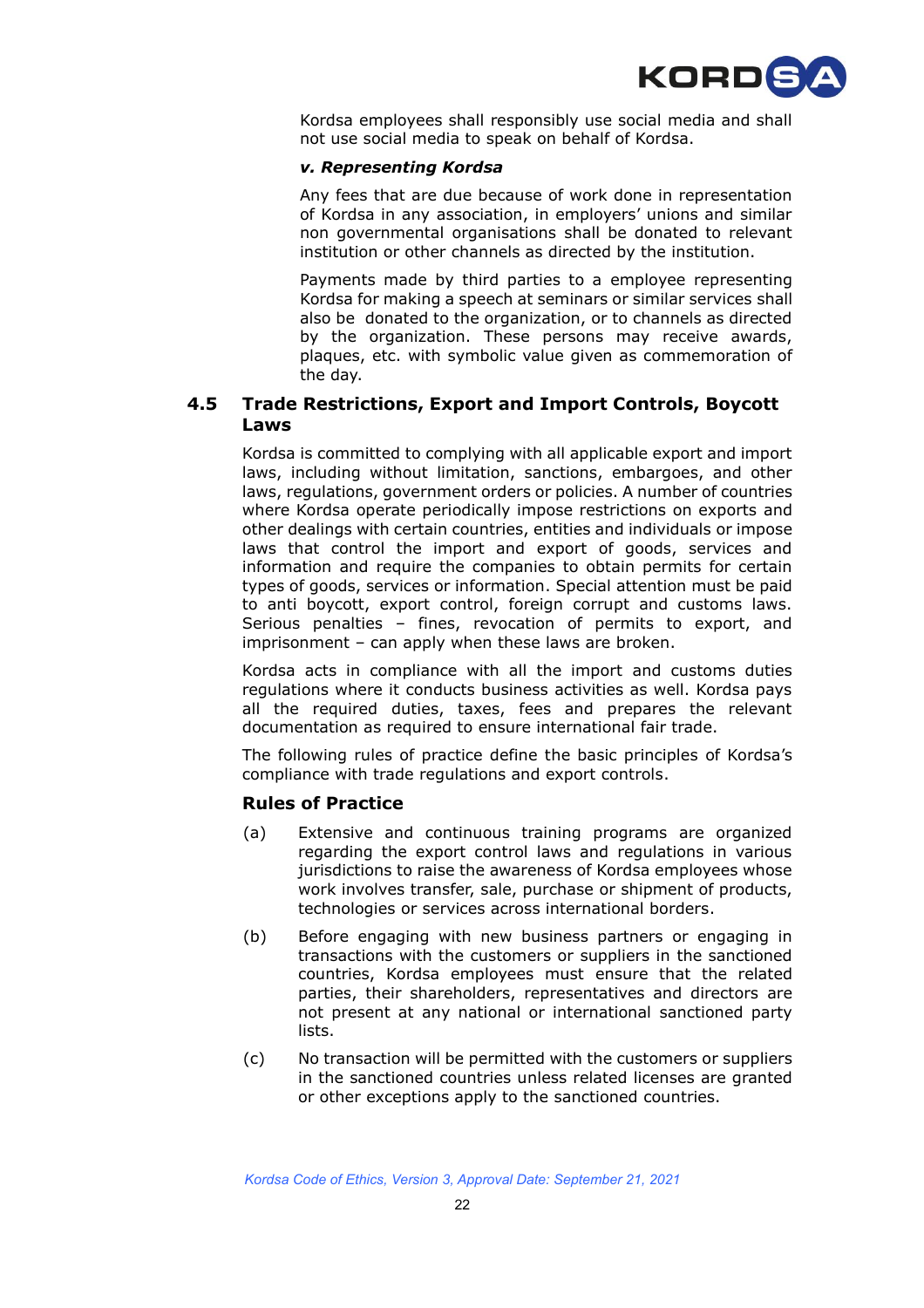

- (d) All possible transactions with the customers or suppliers in the sanctioned destinations are required to be reported in advance to the Global Legal and Compliance Department of Kordsa.
- (e) The list of prohibited countries and restrictions is subject to change. For this reason, any Kordsa employee whose work involves transfer, sale, purchase or shipment of products, technologies or services across international borders, should make sure that they keep up to date with the rules that apply.
- (f) Once it is required to obtain specific licenses to export, reexport, import or transfer of the controlled products, technologies or services from/to specific countries, no such transaction shall be carried out unless necessary licences are granted from the related government authorities. If the application of an export or import regulation appears unclear to a Kordsa employee, he/she should contact with Global Legal and Compliance Department to clarify the matter.
- (g) If a Kordsa employee suspects that a red flag situation signifying a heightened compliance risk to the Kordsa is evident in connection with the proposed engagement or transaction with the counterparty, the employee should refrain from further communication with the counterparty and report the abnormal circumstances at the transaction to the Global Legal and Compliance Department.
- (h) *Kordsa Export Control Policy* prepared in this regard shall be reviewed carefully by Kordsa employees and in case of any hesitation all employees shall get in contact with Local Ethics Compliance Officer of the related site or Global Ethics Compliance Officer.

## **5. Global Sales and Marketing**

Kordsa runs operations in four continents to produce reinforcement technologies and it develops innovative, value adding and sustainable products with research and development. Kordsa shoulders a big responsibility to be fully compliant with international trade and antitrust laws as explained under 4.3. and 4.5. Kordsa believes that it is a line management responsibility to ensure that all marketing and sales personnel involved in Kordsa operations are appropriately trained on this.

Kordsa is committed to be the trusted and valuable partner of its customers and cares about their positive experience. For this reason, Kordsa aims for excellency in its product quality.

All external trade information for advertising, promotion and publicity purposes, including external presentations, are fully reviewed for accuracy by the appropriate persons, including review by legal counsels and approval of top managers of Global Sales & Market Development Department.

For more information on global sales and marketing policy, please review *Kordsa Global Marketing Policy* prepared in this regard.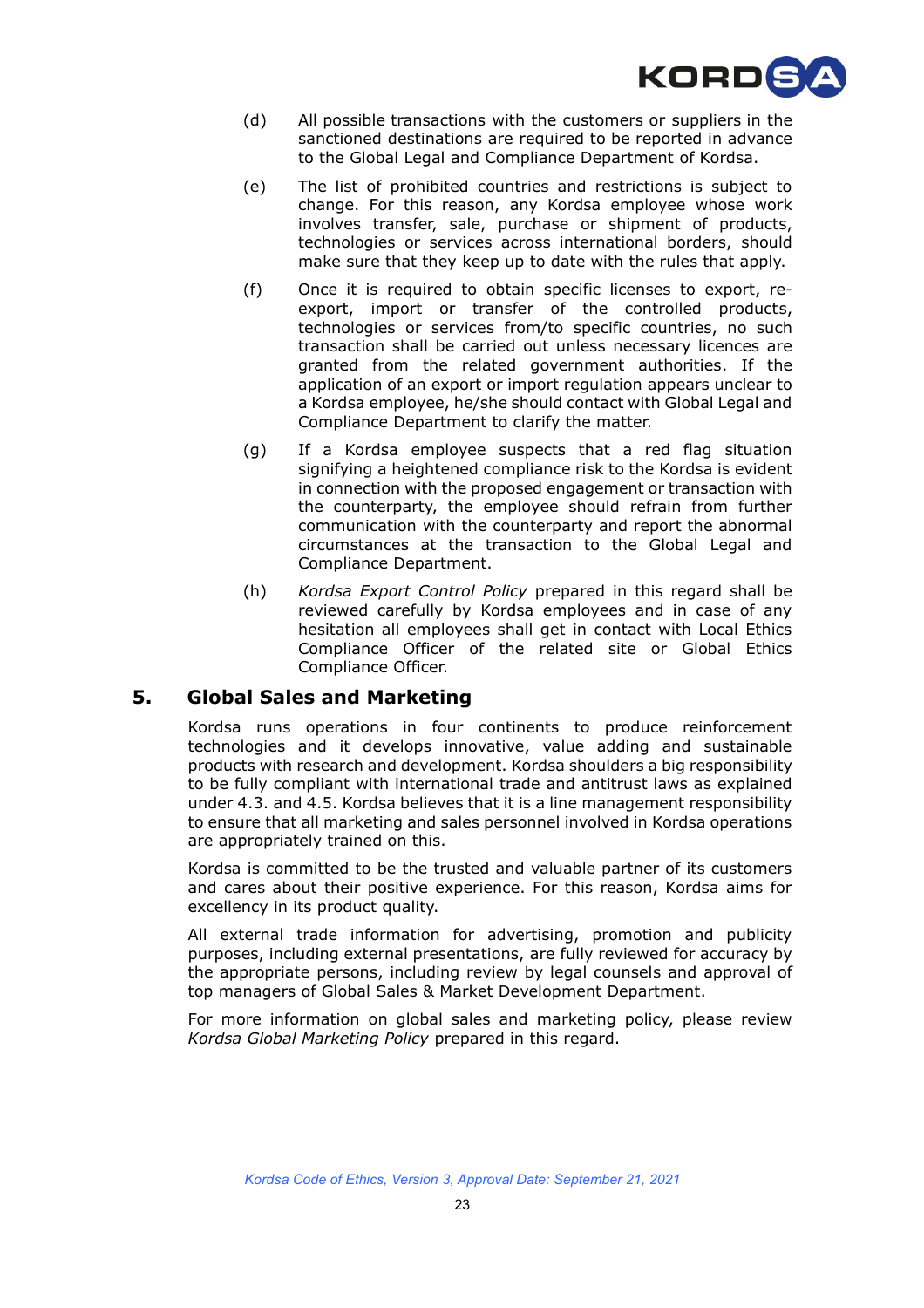

## **6. Kordsa Stock Trading**

Kordsa employees are required to comply with the legal measures pertaining to the trading of Kordsa stocks and avoid getting involved in situations which may give rise to conflicts of interest. The following rules of practice define the principles that Kordsa employees must embrace regarding the trading of Kordsa stocks.

### **Rules of Practice**

- (a) Those who may have access to information that are not disclosed to the public are strictly forbidden to use this information in order to obtain benefit for themselves and/or third parties (insider trading).
- (b) Persons who may be engaged in insider trading shall mean the Chair and members of the Board of Directors of a public company, its executives (manager and above level positions), auditors, others who may access information during the execution of their role and responsibilities as well as those who may be directly or indirectly informed due to their contact with these individuals.
- (c) These individuals may trade Kordsa stocks only with the use of publicly disclosed information and for investment purposes (in some jurisdictions holding them for a period longer than 6 months shall be regarded as investment).
- (d) Kordsa employees other than those mentioned above may trade Kordsa stocks freely with the use of publicly disclosed information without any time restriction.
- (e) The abovementioned rules of practice also apply to spouses and children of these individuals. Transactions conducted by the spouse and children shall be regarded as if they have been conducted by the employee.

*For more information on Kordsa stock trading, please refer to Kordsa Disclosure Policy. If you have questions or concerns relating to Kordsa stock trading, you can seek guidance from the Global Investor Relations Department.*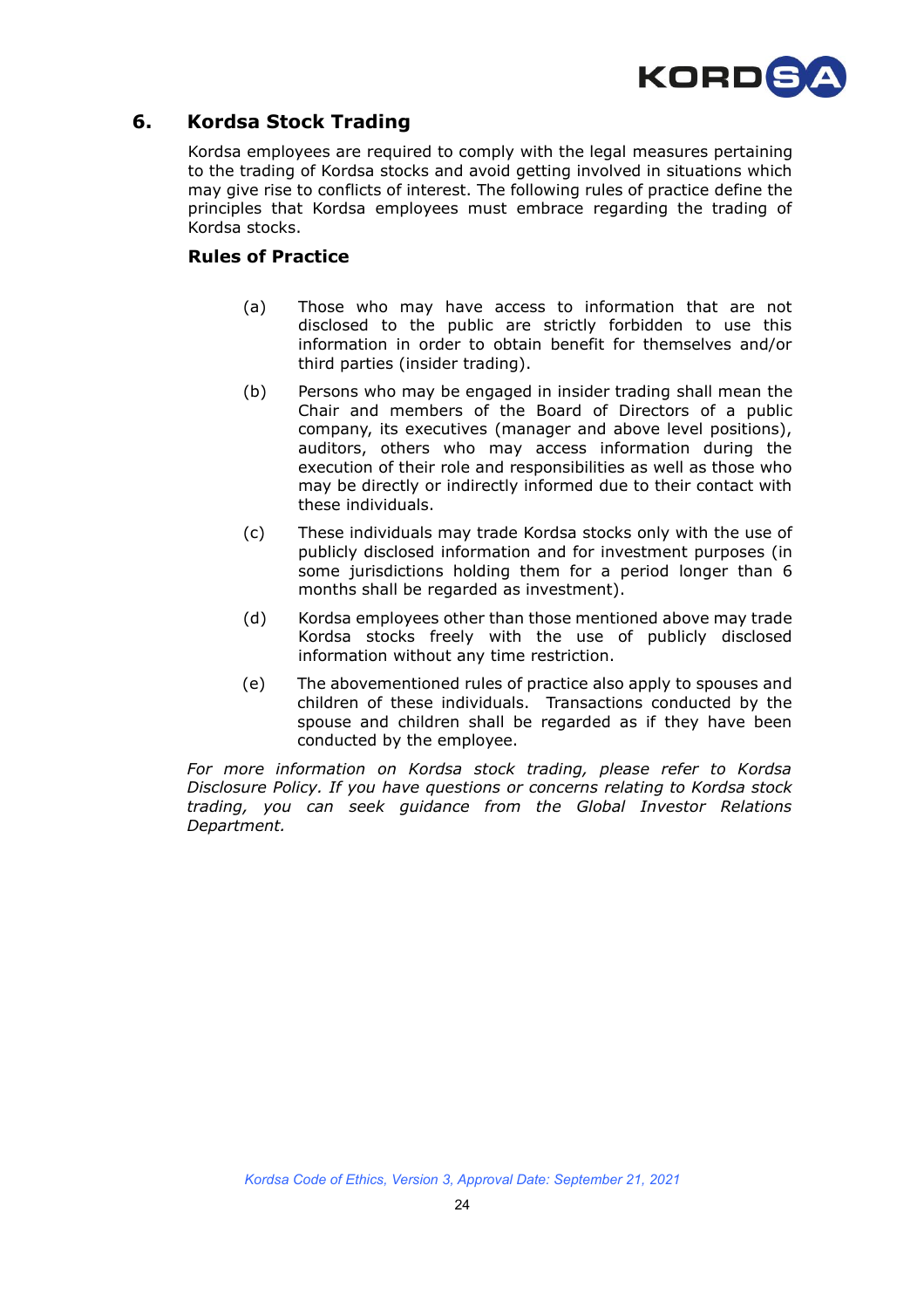

## III. STATEMENT ON THE APPLICABLE LAWS AND REGULATIONS

Kordsa conducts business in international markets and its operations are subject to various international and national laws or regulations. Although Kordsa Code of Ethics is prepared to be in compliance with all applicable laws and regulations, in case of hesitation regarding business ethics in a country, please make sure that initially all local laws and regulations are followed. We shall bear in mind that Kordsa Code of Ethics and policies shall prevail if a local custom or practice is in conflict with the same.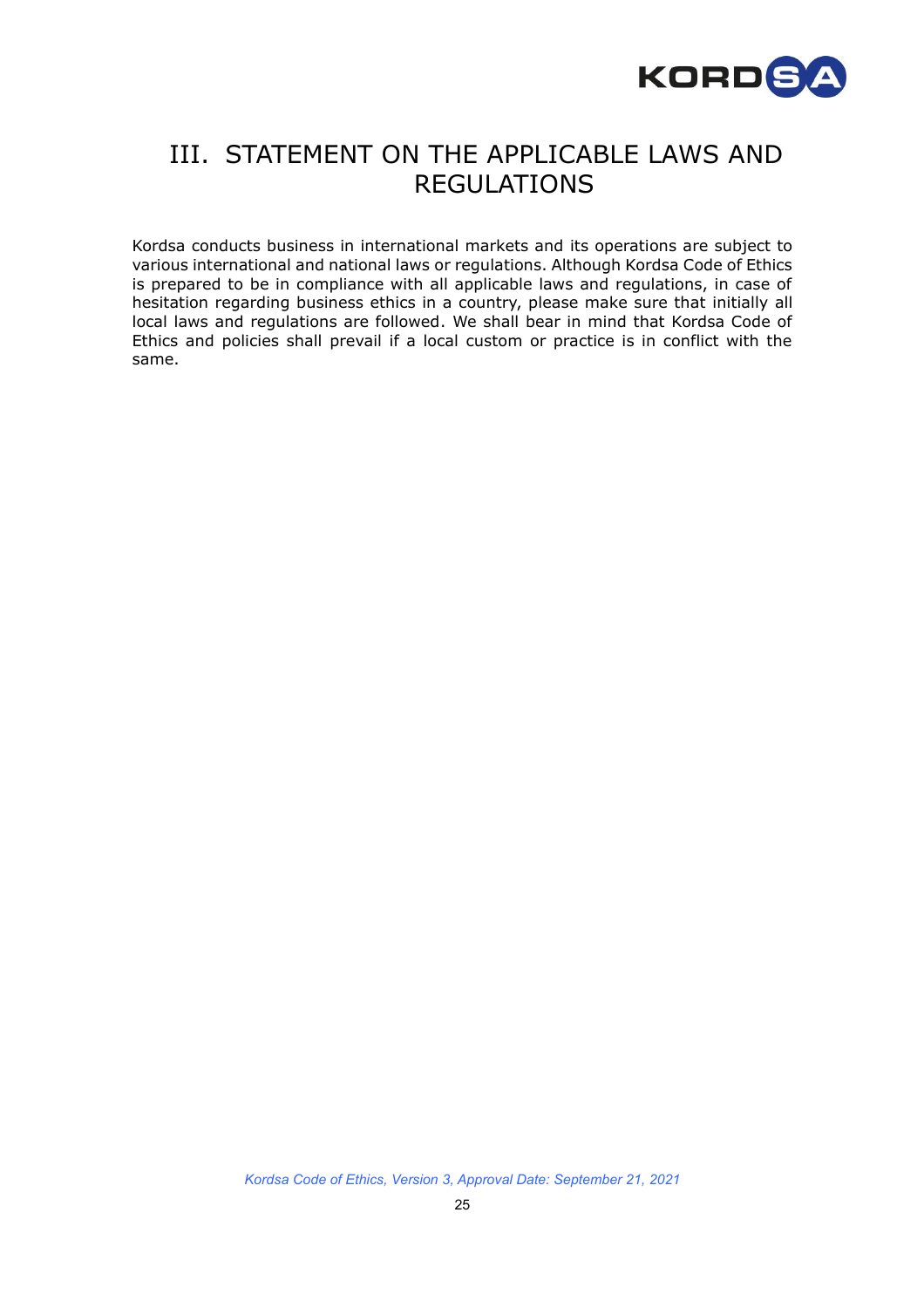

## IV. SHARED RESPONSIBILITIES

Kordsa Code of Ethics and its relevant policies and procedures establish the ethical rules on how we should act and how we should do our jobs daily in detail. It is the primary responsibility of all employees to abide by these rules. Hence, as a condition of employment with Kordsa, all Kordsa employees have the responsibility to;

- (i) Act in accordance with laws and regulations under all circumstances;
- (ii) Read Kordsa Code of Business Ethics, learn, understand, internalize, and act accordingly;
- (iii) Learn the general and business-specific policies and procedures set out for Kordsa;
- (iv) Consult their manager or the Global Ethics Compliance Officer or the Local Ethics Compliance Officer about potential violations concerning self or others;
- (v) Urgently report potential violations by self or others; notify their manager, the Global Ethics Compliance Officer or Local Ethics Compliance Officer and/or the Ethics Board verbally or in writing either by disclosing the identity or keeping it confidential;
- (vi) Follow the "Making an Ethical Decision: Procedures and Methods " which is defined to guide behaviors and actions as to the rules and problem solving; and
- (vii) Cooperate with the Local Ethics Compliance Officer or Global Ethics Compliance Offier and/or the Ethics Board during ethical investigations, keep information spesific to the investigation confidential.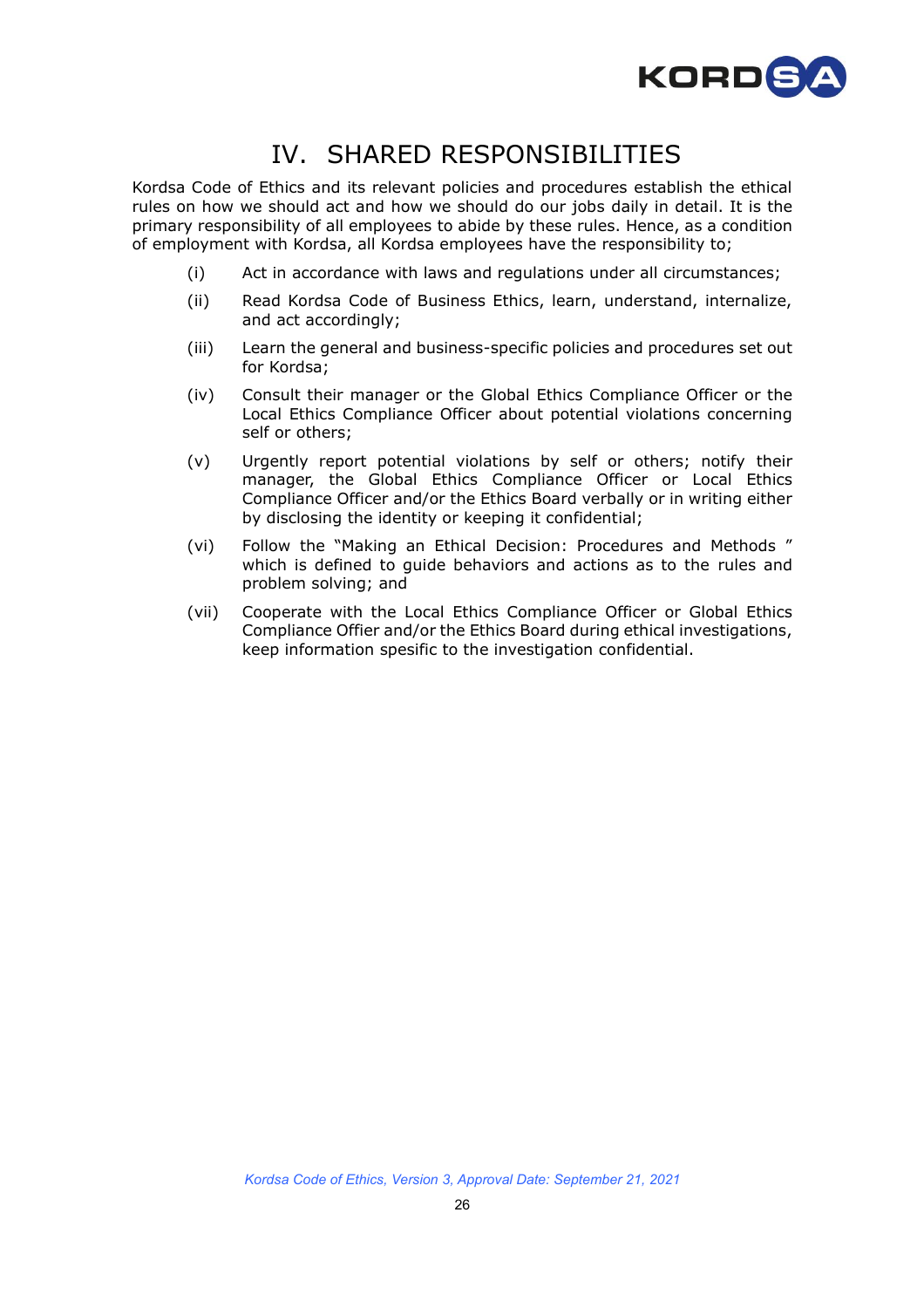

## **Making an Ethical Decision: Procedures and Methods**

Kordsa employees should follow the steps defined below and ask themselves the following questions to guide them in deciding for an action plan:

### **1. Determine the Issue, Decision or Problem**

- Have you been asked to do something that you think may be wrong?
- Are you aware of a situation in Kordsa or concerning your business associates that may potentially be illegal or not in compliance with business ethics?
- Are you trying to make a decision but have doubts as to how you should behave in compliance with the business ethics?

## **2. Think Before You Decide**

- Try to define and summarize the problem or your question clearly.
- Ask yourself why you have a dilemma.
- Think about your options and their outcomes.
- Think who might be affected.
- Consult others in case of doubt.

#### **3. Decide Upon an Action Plan**

- Define your responsibilities.
- Review all relevant facts and information.
- Consult relevant Kordsa policies, procedures, and professional standards.
- Assess the risks, and think about how you can reduce them.
- Try to define the best action plan.
- Consult others in case of doubt.

#### **4. Test Your Decision**

- Review questions that should be asked ethically.
- Review your decisions within the context of Kordsa core values.
- Make sure you have considered Kordsa policies, laws, and professional standards.
- Consult others and consider their opinions within the formulated action plan.

#### **5. Proceed with Resolution**

- Share your decision and its reasons with the relevant people.
- Share what you have learned.
- Share your success story with others.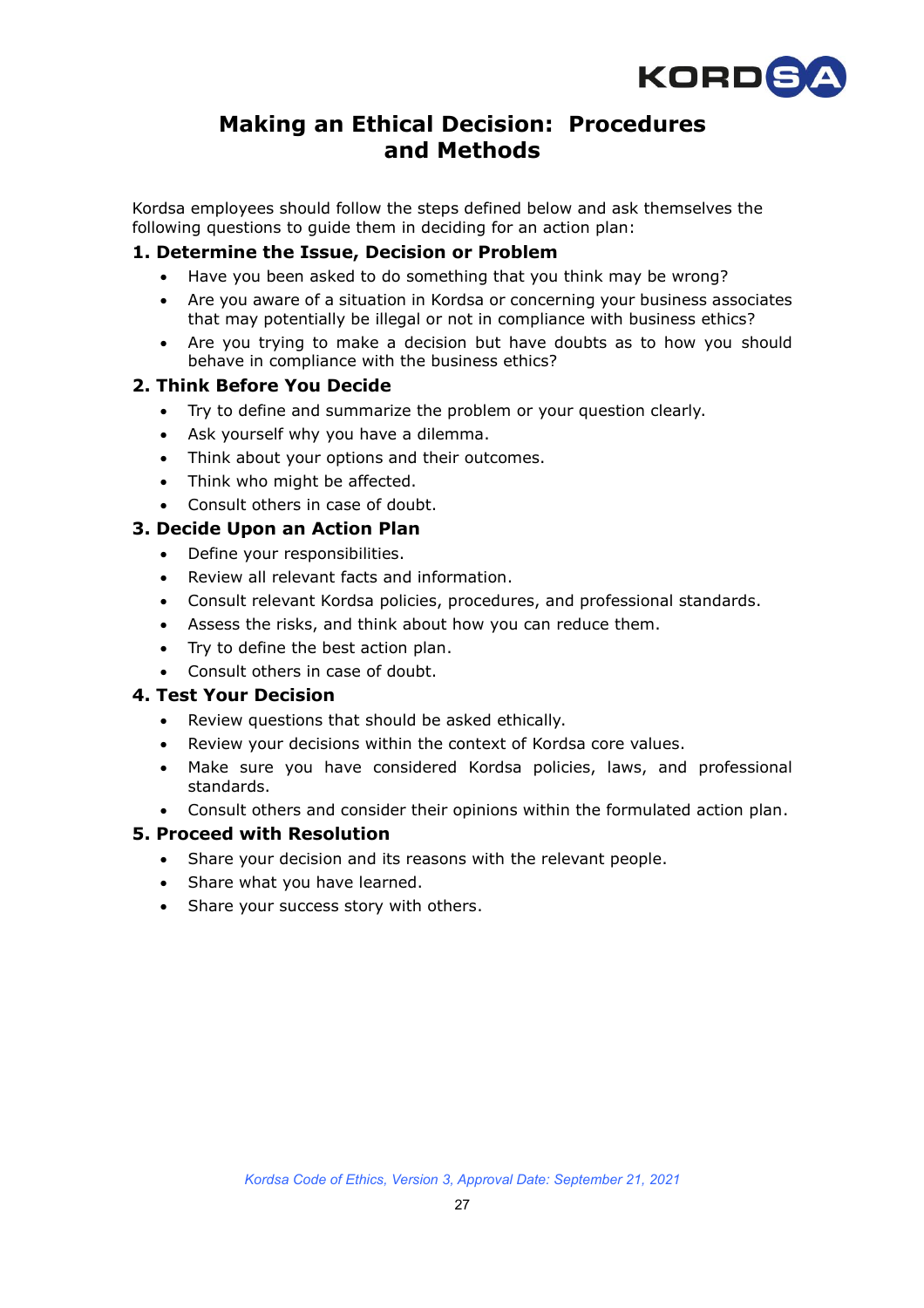

## **Four Basic Questions to be Considered**

- 1. Is the activity/behavior in line with laws, rules and tradition? (*Standards*)
	- o Is it in conflict with professional standards?
	- o Is it legal?
- 2. Is the activity/behaviour balanced and fair? Would you be upset/displeased if a competitor (or someone else) acted as such? (*[Sense of justice](javascript:ZE()*)
	- o Do you think it is right?
- 3. Would it be embarrassing for Kordsa and/or stakeholders if the activity/behavior is disclosed in detail in public? (*Feelings and ethical values*)
	- o Would you be in a difficult position or embarrassed if others knew of your action?
	- o Could it lead to negative outcomes for you or Kordsa?
	- o Who may be affected by it (other employees in Kordsa, you, shareholders, etc.)?
- 4. How much does the "perceived fact" and "objective fact" overlap?
	- o How would it reflect in the media?
	- o What would any reasonable person think under similar circumstances?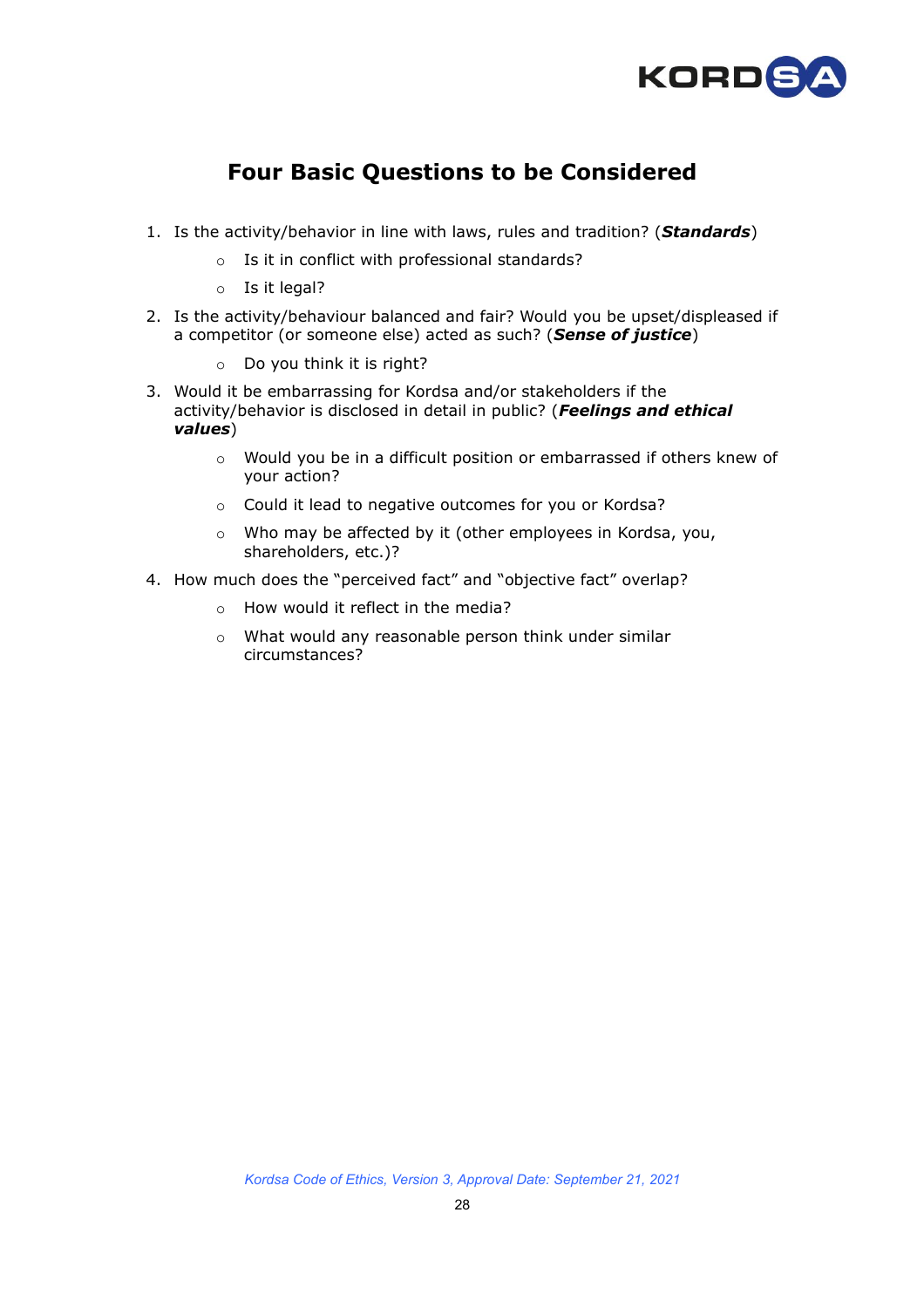

## V. ADDITIONAL RESPONSIBILITIES FOR MANAGERS

Kordsa managers have additional responsibilities, further to those defined for employees within the framework of Kordsa Ethics. Accordingly, it is the managers' responsibility to;

- (i) Create and preserve a company culture and working environment that promotes the ethics rules,
- (ii) Be a role model in practicing the ethics rules; educate their personnel on the ethics rules,
- (iii) Support their employees in expressing their questions and in filing their complaints/notifications concerning the ethics rules,
- (iv) Offer guidance regarding what should be done when consulted, diligently consider all ethical concerns raised, and forward them to the Global Ethics Compliance Officer/Local Ethics Compliance Officer and/or Ethics Board at the shortest possible time when deemed necessary, and
- (v) Structure all work processes under his/her responsibility in a way as to minimize ethical risks and implement necessary methods and approaches to ensure compliance with the ethics rules.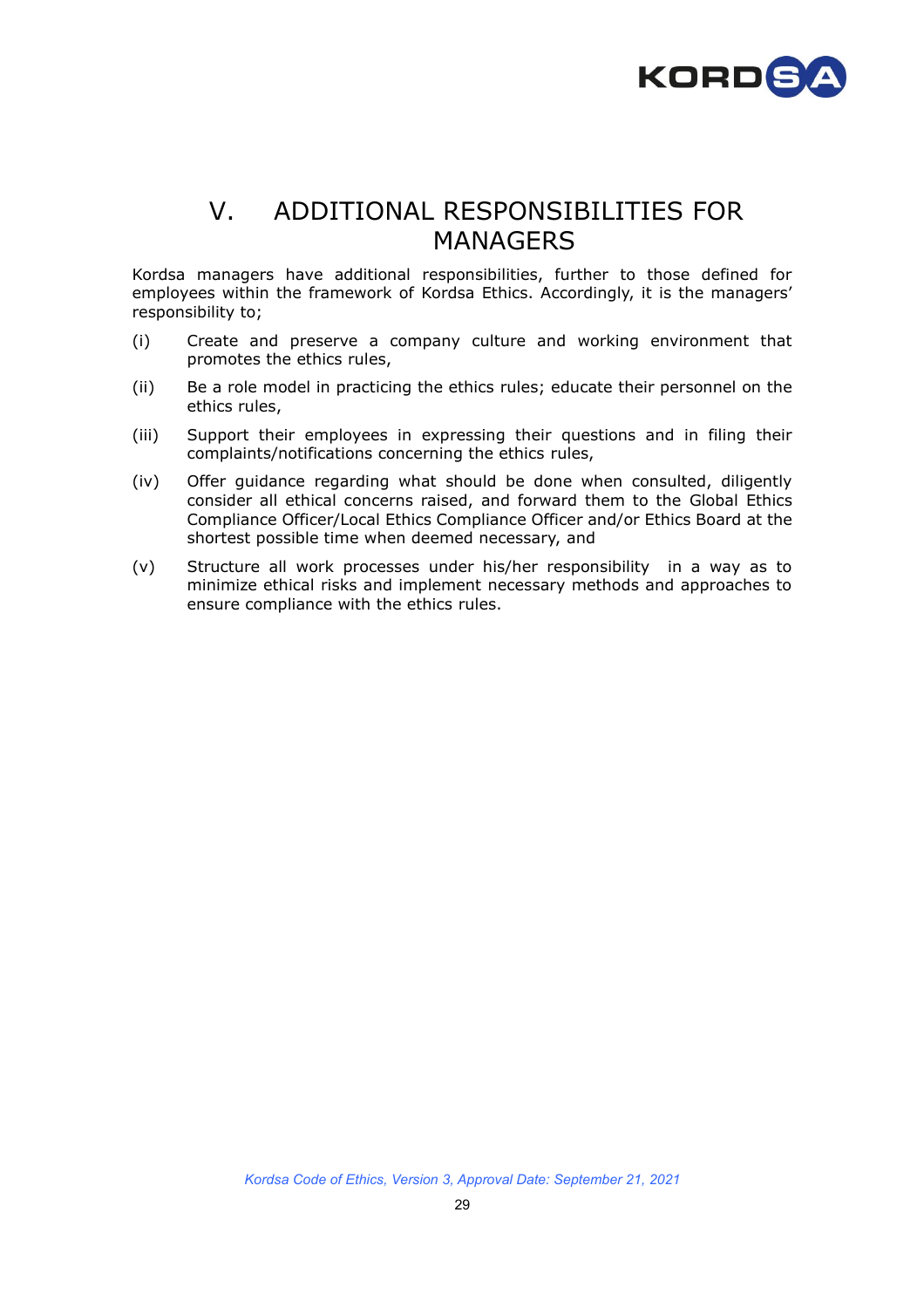

## VI. OTHER RESPONSIBILITIES

Kordsa top management is responsible for effective enforcement of the Kordsa Ethics Code, and a culture to promote these rules.

Kordsa managements, in cooperation with the Global Ethics Compliance Officer and/or the Ethics Board, have the responsibility to;

- (i) Ensure confidentiality of complaints/notifications made within the framework of the Code of Ethics, and prevent retaliation against individuals after filing of such complaints,
- (ii) Provide job security for the employee who filed complaints/notifications,
- (iii) Ensure that complaints and notifications are investigated timely and in a fair, consistent and sensitive manner; and resolutely take necessary actions against violations.

Kordsa Ethics and all policies concerning Kordsa Code of Ethics are reviewed, revised and documented by the Global Ethics Compliance Officer upon the recommendations of the Ethics Board, and the revisions are announced to the Companies upon the approval of the CEO of Kordsa.

Global Ethics Compliance Officer/Local Ethics Compliance Officer has the responsibility to;

- (i) Inform employees about the Code of Business Ethics, offer periodical ethics trainings to enable clarity regarding policies and codes, and establish continuous communication on this matter with Kordsa employees,
- (ii) Ensure the new hires read Kordsa Code of Ethics, inform them regarding the same, and ensure that they sign the Employee Declaration,
- (iii) At the beginning of each year, ensure employees sign the Ethics Compliance Form and update their declarations.
- (iv) Provide guidance and consulting to employees regarding questions and issues related to ethics within Kordsa.
- (v) Contribute to the resolution of ethical violations reported to them or direct those can not be solved in Kordsa to the Ethics Board.
- (vi) Report the questions and notifications regarding ethical issues, including their resolutions to the Ethics Board regularly or when requested.
- (vii) Act as the point of contact within Kordsa for the investigations where necessary.
- (viii) Monitor the effectiveness of the Kordsa Ethics program and provide support in its practice.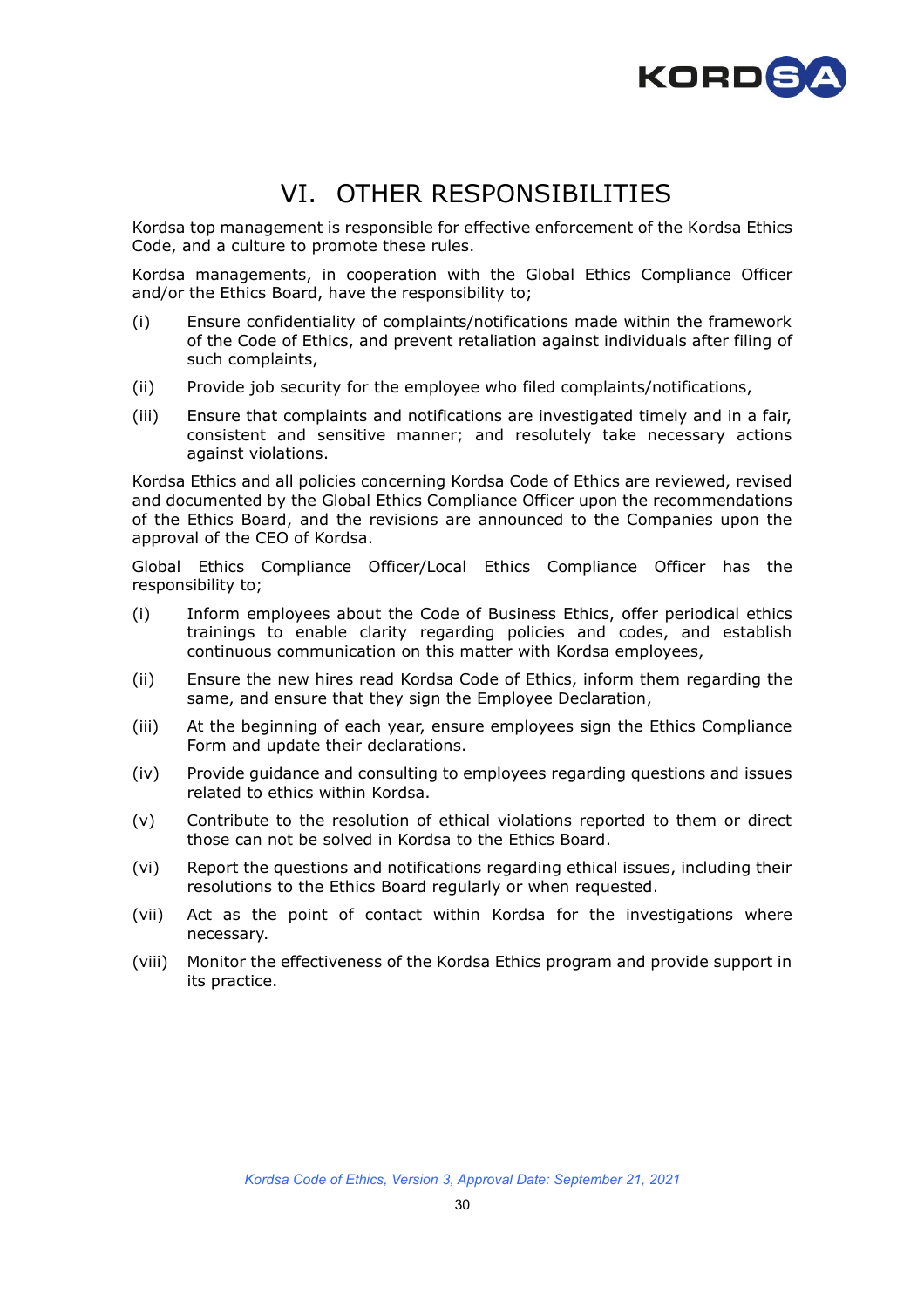

## VII. NON-COMPLIANCE WITH KORDSA CODE OF ETHICS

Kordsa employees should report the ethical and legal violations to their managers, or the Global/Local Ethics Compliance Officer and/or the Head of Legal and Compliance.

The compliant will be followed and handled as per the Ethics Committee procedures by the Ethics Board. Those who violate Kordsa Code of Ethics and/or Kordsa policies and procedures may be subject to disciplinary action up to and including termination of employment, as well as possible civil or criminal penalties. Disciplinary action may also be applied to those approving or directing inappropriate conduct and actions violating the Kordsa Code of Ethics, as well as to those who fail to raise a concern or report a possible violation that they are aware of.

Furthermore, persons who display a negative attitude or behavior towards those reporting, filing complaint/notifications or towards those who cooperate in such an investigation shall similarly not be tolerated.

Falsity and slander related notifications are deemed as ethical violation and shall result in appropriate corrective disciplinary action, including termination of employment, as well as possible civil or criminal penalties..

## **1. Ethics Board**

The Global/Local Ethics Compliance Officer and/or the Ethics Board have the responsibility to investigate and resolve all complaints and notifications concerning violation of the Code of Ethics of Kordsa Group Companies (KORDSA-ETHICS) and related policies. Kordsa Ethics Board reports the investigation results of the complaints to the company CEO. Ethics Board reports to Sabancı Holding Ethics Board and the relevant authorities when it is deemed appropriate.

#### **Kordsa Ethics Board**

| Chair | : Global Ethics Compliance Officer      |
|-------|-----------------------------------------|
|       | Member : Head of Legal and Compliance   |
|       | Member : Global Head of Human Resources |
|       | Member : Global Head of Internal Audit  |

## **2. Ethics Board Operating Principles**

The Global Ethics Compliance Officer/Local Ethics Compliance Officer and the Ethics Board conduct their activities in accordance with the Ethics Board Operation Policy and within the framework of the principles stated below:

(i) Global Ethics Compliance Officer/Local Ethics Compliance Officer and the Ethics Board keep the complaints/notifications and the identity of the complaining party confidential. Complainants are under the protection of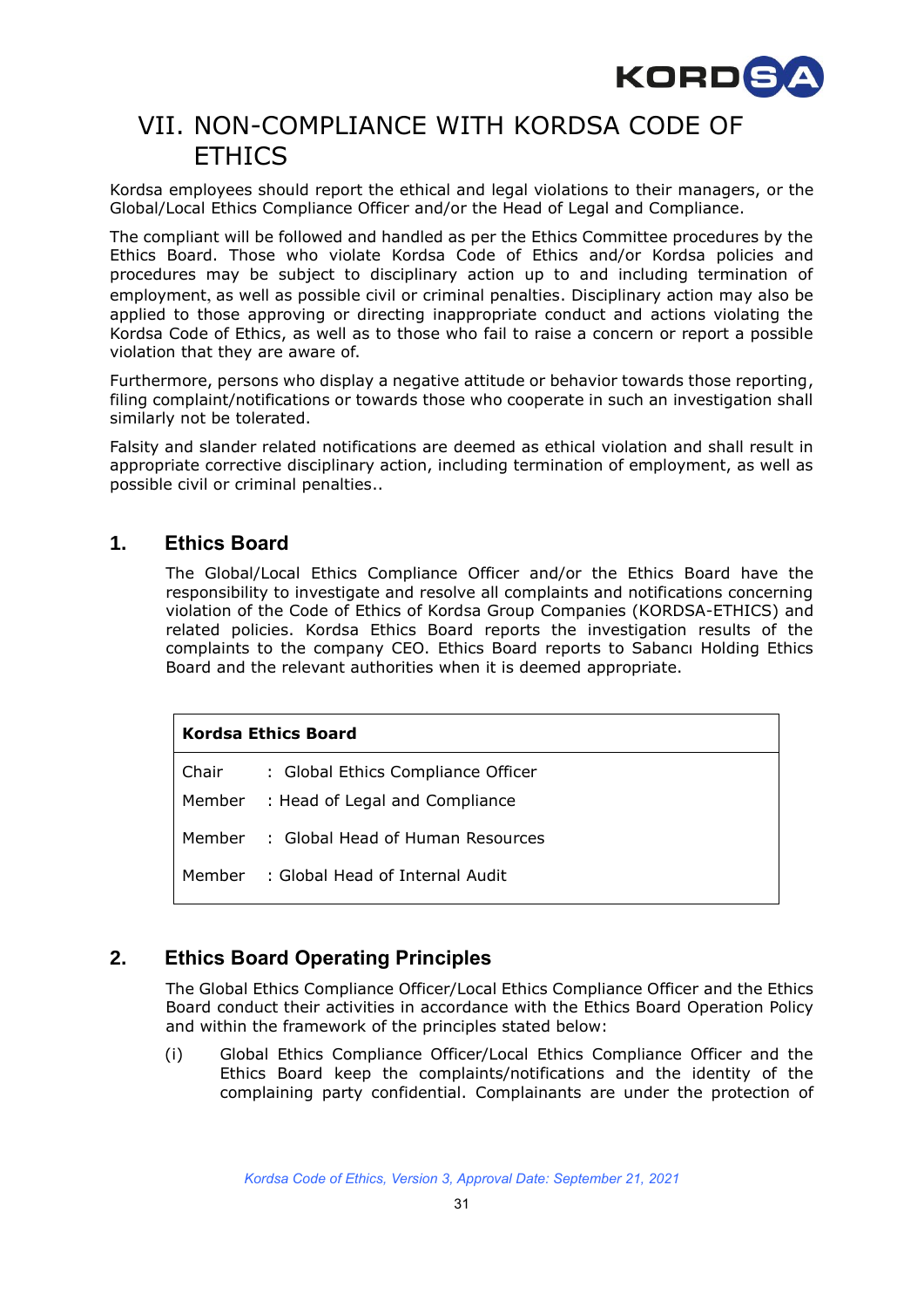

Ethics Board, any kind of influence to them such as mobbing, discrimination, pressure is not allowed. During the investigation, job and job description of the complainants cannot be changed without informing the Ethics Board.

- (ii) Global Ethics Compliance Officer/Local Ethics Compliance Officer and the Ethics Board conduct the investigation with confidentiality as much as possible.
- (iii) Global Ethics Compliance Officer/Local Ethics Compliance Officer and the Ethics Board have the authority to request information, documents, and evidence concerning the investigation directly from the related department. May analyze all information and documents only within the subject limits of the investigation.
- (iv) The investigation process is recorded in writing. Information, evidence, and documents are added to the record.
- (v) The record is signed by the Chair and members of the Ethics Board.
- (vi) The investigation is handled with urgency, and resolved as rapidly as possible.
- (vii) Resolutions of the Ethics Board are executed immediately.
- (viii) Relevant departments and authorities are informed of the outcome.
- (ix) While discharging their duties, the chair and members of the Ethics Board and the Global Ethics Compliance Officer act independently of, and without being influenced by their department superiors and the organizational hierarchy. They may not be subjected to any pressure or suggestions on the subject.

If deemed necessary by the Ethics Board or the Global/Local Ethics Compliance Officer, "expert opinion" may be sought, and experts may be consulted ensuring that the necessary measures taken so as not to violate the confidentiality principles during the investigation.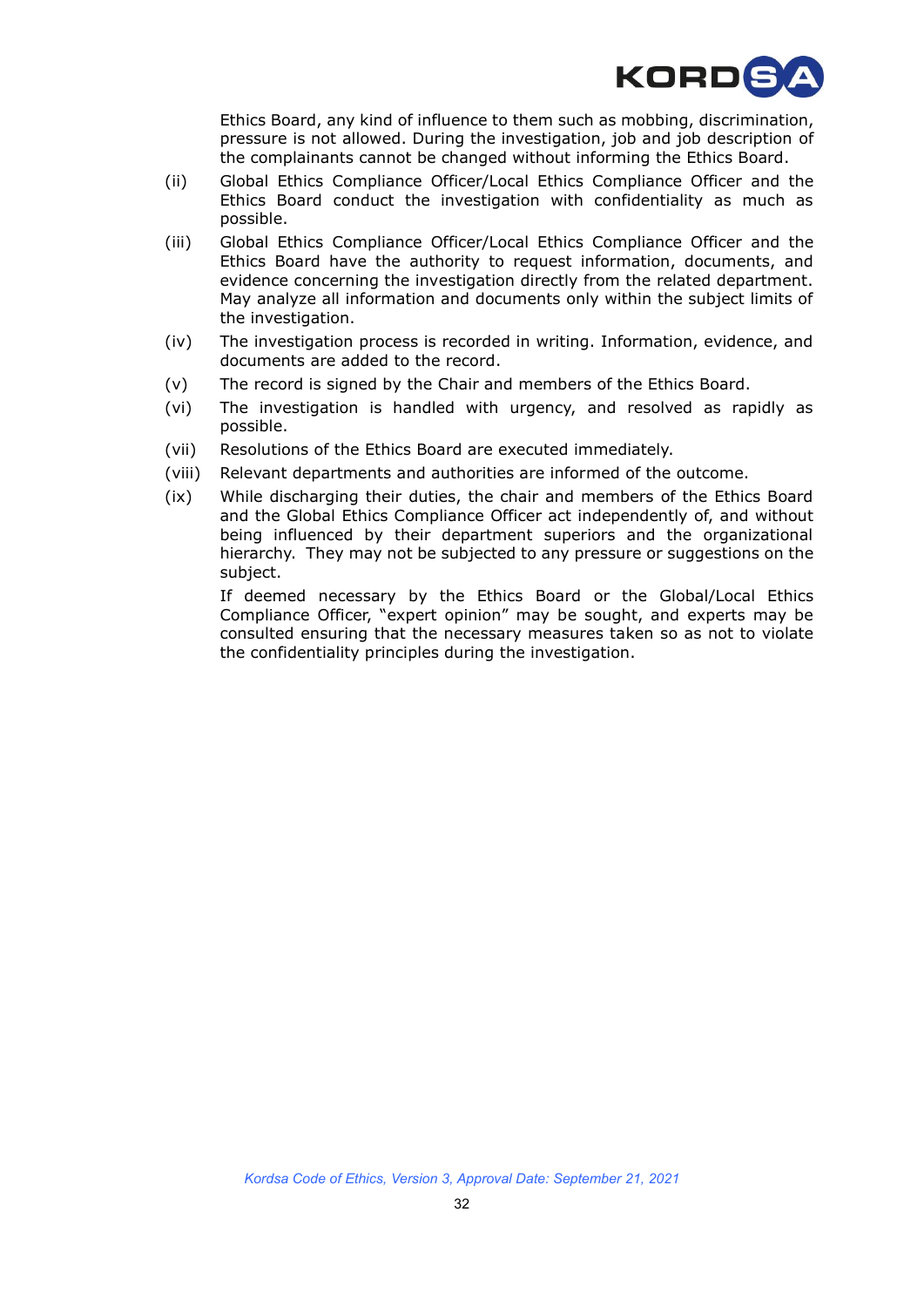

For questions or to raise any concerns regarding possible violations, you may directly contact the Global Ethics Compliance Officer and/or Local Ethics Compliance Officer at your site and/or Ethics Board through the following e-mails, mail addresses and/or telephone numbers:

| <b>Ethics Board</b>                                                                     |    |                                                                                                                                                           |  |  |
|-----------------------------------------------------------------------------------------|----|-----------------------------------------------------------------------------------------------------------------------------------------------------------|--|--|
| E-mail                                                                                  | ÷. | etik@kordsa.com                                                                                                                                           |  |  |
| <b>Address</b>                                                                          | ÷  | Kordsa Teknik Tekstil A.S.<br>Kordsa Ethics Board<br>Sanayi Mah. Teknopark Bulvarı No:1/1B<br>PK 34906<br>Kurtköy Pendik / İstanbul, Turkey               |  |  |
| <b>Phone</b>                                                                            | ÷  | $(+90)$ 216 300 10 00                                                                                                                                     |  |  |
|                                                                                         |    | Work hours:<br>Weekdays 08:00-12:00 am and 01:00-05:30 pm<br>Turkish Time (GMT +2)                                                                        |  |  |
| <b>Global Ethics Compliance Officer</b>                                                 |    |                                                                                                                                                           |  |  |
| E-mail                                                                                  | ÷. | etik@kordsa.com                                                                                                                                           |  |  |
| <b>Address</b>                                                                          |    | Kordsa Teknik Tekstil A.S.<br>Global Ethics Compliance Officer<br>Sanayi Mah. Teknopark Bulvarı No: 1/1B<br>PK 34906<br>Kurtköy Pendik / İstanbul, Turkey |  |  |
| <b>Phone</b>                                                                            | ÷. | $(+90)$ 216 300 10 00                                                                                                                                     |  |  |
| Local Ethics Compliance Officer / Izmit                                                 |    |                                                                                                                                                           |  |  |
| E-mail                                                                                  | ÷. | etik.tr@kordsa.com                                                                                                                                        |  |  |
| <b>Address</b>                                                                          | ÷  | Kordsa Teknik Tekstil A.S.<br>Ethics Compliance Officer Tr.<br>P.K. 196 41001 Alikahya<br>İzmit-Kocaeli, Turkey                                           |  |  |
| <b>Phone</b>                                                                            | ÷. | $(+90)$ 262 316 79 99                                                                                                                                     |  |  |
| Local Ethics Compliance Officer / USA / Pennsylvania<br><b>Fabric Development, Inc.</b> |    |                                                                                                                                                           |  |  |
| E-mail                                                                                  |    | ethicsc@fabricdevelopment.com                                                                                                                             |  |  |
| <b>Address</b>                                                                          |    | Fabric Development, Inc.<br>1217 Mill Street, Quakertown, Bucks Country<br>PA 18951, USA                                                                  |  |  |
| <b>Phone</b>                                                                            |    | $+1$ (267-424-9400)                                                                                                                                       |  |  |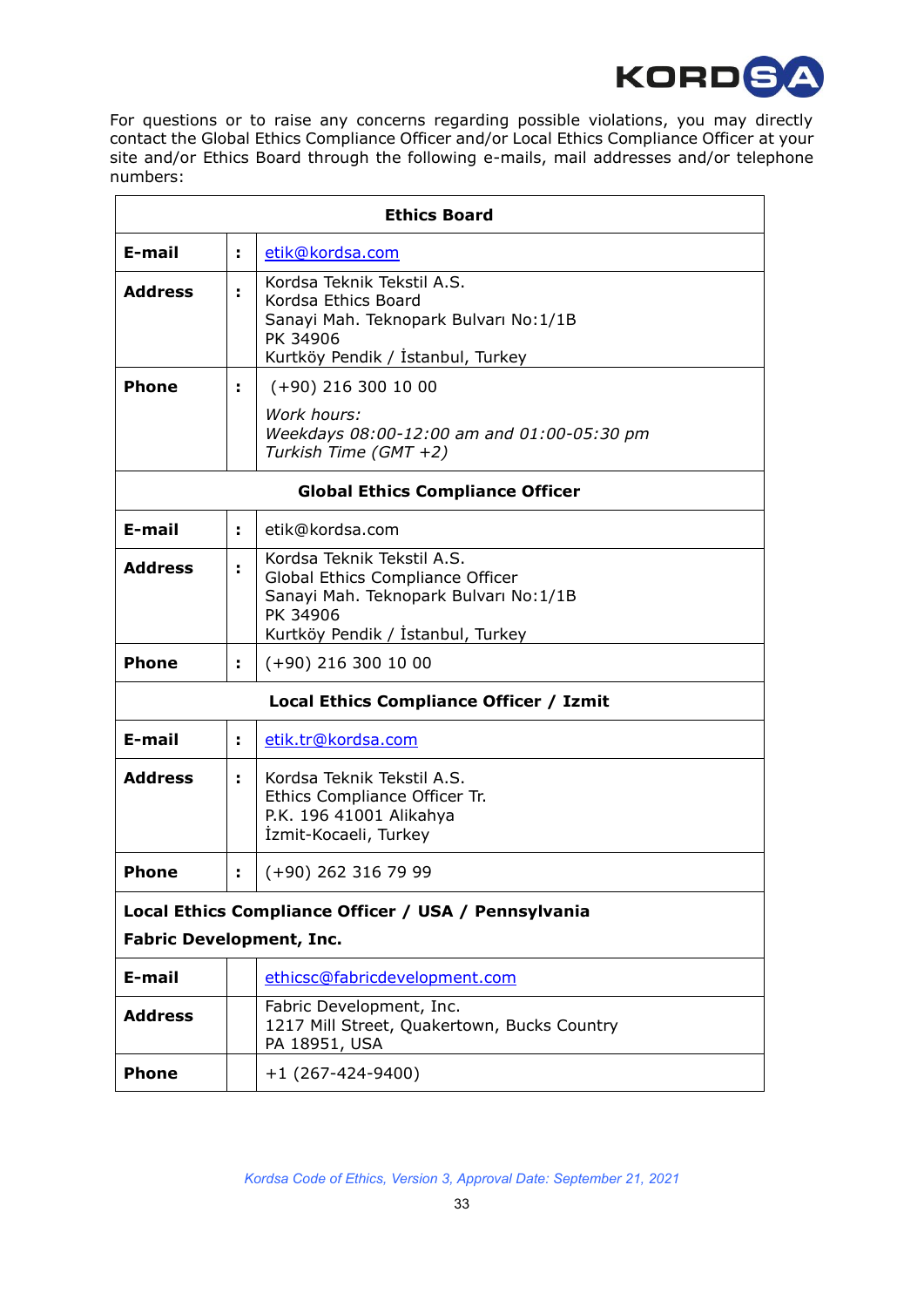

| Local Ethics Compliance Officer / USA / California  |    |                                                                                                                        |  |  |
|-----------------------------------------------------|----|------------------------------------------------------------------------------------------------------------------------|--|--|
| <b>Advanced Honeycomb Technologies Corporation</b>  |    |                                                                                                                        |  |  |
| E-mail                                              |    | ethics@ahtinc.com                                                                                                      |  |  |
| <b>Address</b>                                      |    | Advanced Honeycomb Technologies Corporation<br>1015 Linda Vista Drive, Building C<br>San Marcos, California, 92078 USA |  |  |
| <b>Phone</b>                                        |    | $+1(760-759-1900)$                                                                                                     |  |  |
|                                                     |    | Local Ethics Compliance Officer / USA / California                                                                     |  |  |
|                                                     |    | <b>Axiom Materials Acquisition LLC</b>                                                                                 |  |  |
| E-mail                                              |    | ethics@axiommaterials.com                                                                                              |  |  |
| <b>Address</b>                                      |    | Axiom Materials Acquisition LLC<br>2320 Pullman St.Santa Ana, CA 92705 USA                                             |  |  |
| <b>Phone</b>                                        |    | $(+1)$ 949-755-0346                                                                                                    |  |  |
|                                                     |    | Local Ethics Compliance Officer / USA / California                                                                     |  |  |
| <b>Textile Products, Inc.</b>                       |    |                                                                                                                        |  |  |
| E-mail                                              |    | ethics@textileproducts.com                                                                                             |  |  |
| <b>Address</b>                                      |    | Textile Products, Inc.<br>2512 W Woodland Dr, Anaheim, CA 92801, USA                                                   |  |  |
| <b>Phone</b>                                        |    | $(+1)$ 714-822-0005                                                                                                    |  |  |
| Local Ethics Compliance Officer / USA / Chattanooga |    |                                                                                                                        |  |  |
| E-mail                                              |    | chattethics@kordsa.com                                                                                                 |  |  |
| <b>Address</b>                                      |    | Kordsa, Inc.<br><b>Ethics Compliance Officer</b><br>4501 North Access Road<br>Chattanooga TN 37415-9990, USA           |  |  |
| <b>Phone</b>                                        |    | $(+1)$ 866 421 2777                                                                                                    |  |  |
|                                                     |    | Local Ethics Compliance Officer / USA / Laurel Hill                                                                    |  |  |
| E-mail                                              |    | laurelhillethics@kordsa.com                                                                                            |  |  |
| <b>Address</b>                                      |    | Kordsa, Inc.<br><b>Ethics Compliance Officer</b><br>17780 Armstrong Road<br>Laurel Hill NC 28351, USA                  |  |  |
| <b>Phone</b>                                        |    | $(+1)$ 866 421 2777                                                                                                    |  |  |
| Local Ethics Compliance Officer / Brasil            |    |                                                                                                                        |  |  |
| E-mail                                              | t, | etica.brasil@kordsa.com                                                                                                |  |  |

 $\mathbf{r}$